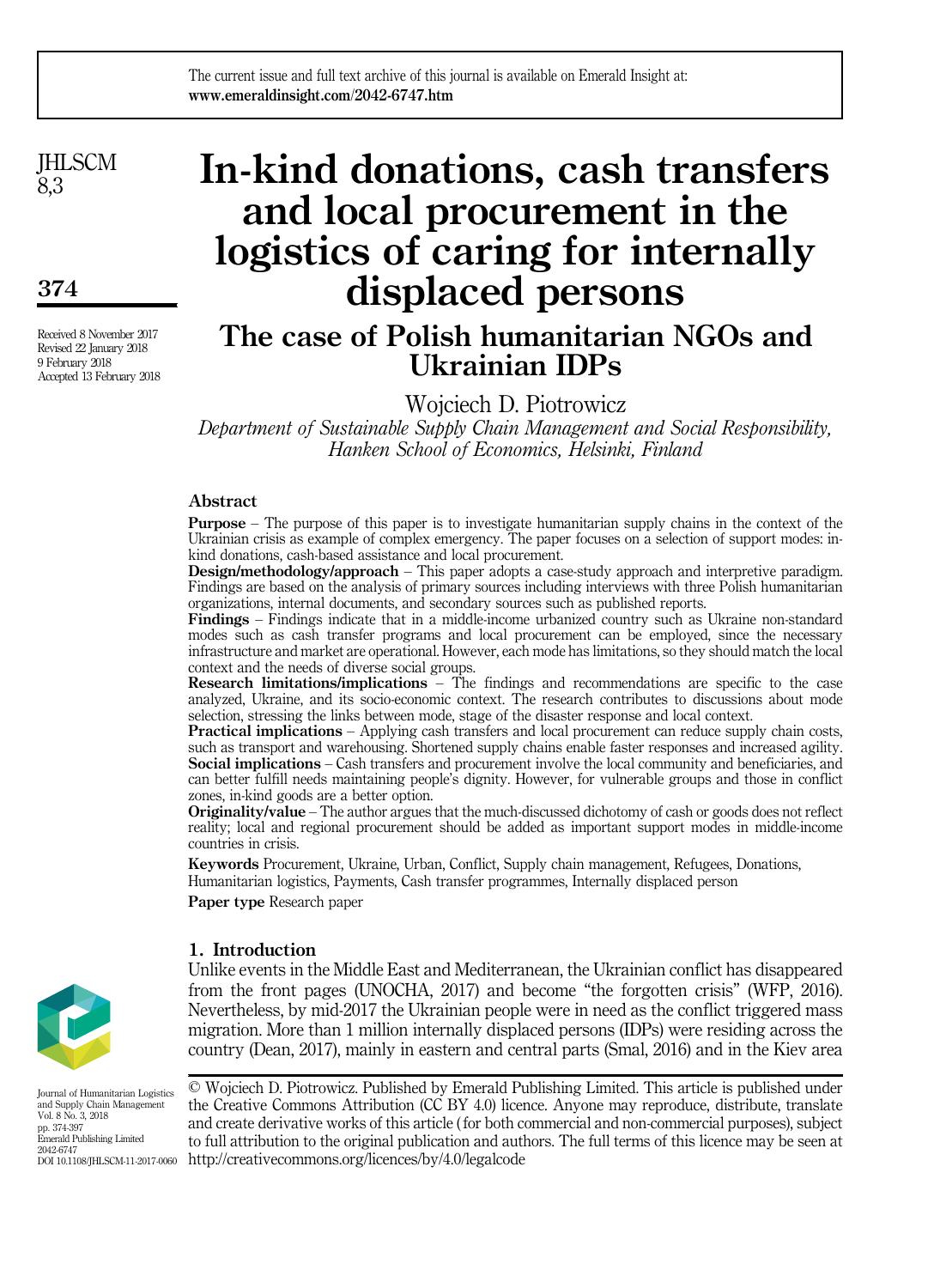(Ivashchenko-Stadnik, 2016). The condition of the Ukrainian economy has directly influenced provision to IDPs, since it was the government that carried out most social support. Many such efforts were supported by international humanitarian organizations (HOs), including from neighboring Poland. Assistance was initially in the form of in-kind donations; later, cash transfers and local procurement were introduced.

Cash transfers as a mode of assistance are emerging in humanitarian settings (Heaslip et al., 2016) but in-kind help remains the predominant mode (Aker, 2013; Smith and Mohiddin, 2015; World Bank, 2016). There is much discussion about the advantages of cash over in-kind, as well as the conditions under which cash or goods should be favored (Bailey and Harvey, 2015; Doocy and Tappis, 2016; Tamburelli, 2016). This paper adds to this discussion and answers the following questions:

- RQ1. Under what conditions, and why, were in-kind goods and humanitarian convoys initially employed?
- RQ2. Why was cash assistance implemented at a later stage of the conflict?
- RQ3. How and why was local procurement used in Ukraine?
- RQ4. What factors influenced the selection of the mode of assistance?

This paper is structured as follows: first, complex emergencies and support modes are discussed. Second, this study's methodology is presented. Third, an overview is given of the situation of IDPs in Ukraine and the national and international response to the crisis. The fourth part of the paper discusses how Polish HOs have supported IDPs using funds provided by the Polish government. Several modes of support are presented and discussed, from initial convoybased, through family-to-family parcels, to cash transfer programs (CTPs) and local procurement, focusing on the conditions that influence the choice of the mode. The fifth part summarizes lessons learned from the operations in Ukraine. The conclusion to the paper gives recommendations to academia and professional practice on improving decision-making to select the most suitable support mode to fit the local context and meet the needs of beneficiaries.

#### 2. Complex emergencies and response modes

This literature review discusses complex emergencies and cash-based support. There have recently been several reviews and papers focused on cash transfers in humanitarian settings (see Bailey and Harvey, 2015; Bastagli et al., 2016; Doocy and Tappis, 2016; Harman et al., 2016; Heaslip et al., 2016; Smith and Mohiddin, 2015; World Bank, 2016); accordingly, this review covers papers mainly focused on support in mid-income countries.

Recent conflicts in Syria and Ukraine, and earlier wars in the Balkans in 1990s, can be classified as complex emergencies. Unlike natural disasters, complex emergencies are man-made, and in such an event, response and social intervention are interlinked (Albala-Bertrand, 2000). Complex emergencies are related to internal and international conflicts, societal breakdown, technology failure and economic crisis (all of which can exist simultaneously), and can be triggered by slow-onset natural disasters, such as water shortage or climate change. Complex emergencies affect production units, service offering and flows, resulting in shortages, homelessness and displacement (Albala-Bertrand, 2000). In complex emergencies, mortality rates are substantially higher than the population baseline, from direct effects (conflict), as well as indirect (malnutrition and diseases) (Salama *et al.*, 2004). The vulnerable part of the population is at the greatest risk (Burkle, 1999). In the Ukrainian case some of the factors required to consider it as complex emergency were fulfilled (conflict, weak state, displacement), however not all were. While weak, the Ukrainian state still exists and provides services. Nevertheless, the Red Cross (IFRC, 2017a, b, c) clearly refers to the conflict as a complex emergency. What is specific to the Ukrainian situation, similarly to Syria, is that the conflict is in a mid-income country that has had

Polish humanitarian NGOs and Ukrainian IDPs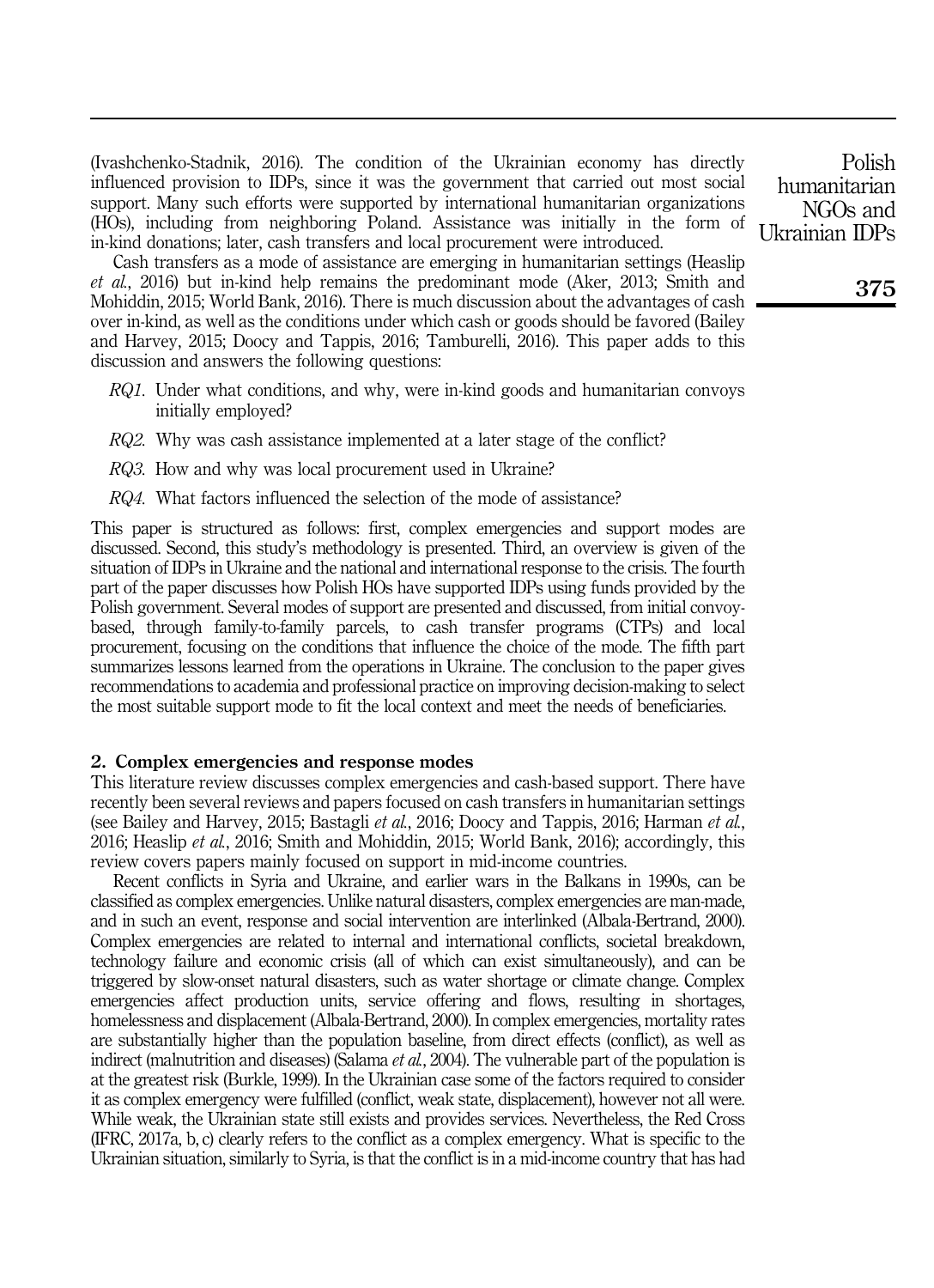developed institutions and infrastructure, and large urban and industrial areas. In such conditions, humanitarian responses are different than when they occur in remote low-income regions where markets are not functioning.

#### 2.1 Cash transfer programmes

The existence in a country of a functioning market, infrastructure, urbanization and good levels of education among the population requires different forms of assistance as opposed to in-kind support. Urbanized areas offer access to financial and telecommunication networks, creating opportunities to use Cash Transfer Programmes (CTPs) (ECHO, 2013).

As was noted earlier, CTPs in humanitarian assistance are perceived as a new approach and rarely applied. However, as conflicts in urban areas increase so too does the possibility of using cash as assistance (Smith and Mohiddin, 2015). In fact, in urban areas, outside of refugee camp settings, cash was the only alternative for supporting refugees in Syria (ECHO, 2016). Cash can be used to fulfill a variety of needs: water, sanitation and hygiene (WASH), food, shelter, preparation for winter, and multi-purpose cash transfers (ECHO, 2016; Smith and Mohiddin, 2015). It can be given conditional on work, training or other specified targets, or unconditional (ECHO, 2013). Depositing cash as aid into bank accounts requires the existence of a banking system and its high use among the population (Heasilp *et al.*, 2016). It also requires an economy based on cash, bank cards or mobile transfers (ECHO, 2016; Smith and Mohiddin, 2015). Direct cash transfers, in banknotes, are also possible, including outsourcing transfers to providers such as Western Union (Heaslip et al., 2016), as well as e-payments, in the form of prepaid cards or mobile tokens (Smith and Mohiddin, 2015).

Beyond cash, vouchers can also be used as a form of CTP (ECHO, 2013; Heaslip et al., 2016). Vouchers have limitations – they are restricted for use with specific suppliers or services (ECHO, 2013) – and should not be treated as equivalent to cash (ECHO, 2016). Vouchers can have a cash value, to be used for payment, or can be exchanged for certain goods only, i.e. commodity vouchers (Doocy and Tappis, 2016). They require distribution in paper or electronic format, and a network of organizations that accept vouchers as means of payment. Since cash-based assistance is still under development there are different terms in use, depending on the purpose, condition and means of transfer, such as cash or vouchers (see Harvey, 2007). In the present study, the term "cash transfer" is applied to all cash payments transferred to beneficiaries and treated as a subset of the broader category "cash-based assistance," which includes all cash transfers as well as vouchers.

The benefits of CTPs include flexibility; a household can decide what and when is needed (Heaslip et al., 2016), a problem can be addressed fast, and CTP gives a short-term response and can improve food security (Doocy and Tappis, 2016). Cash shortens supply chains and reduces the costs of transportation, warehousing and other logistical activities (Heaslip *et al.*, 2016), resulting in lower total supply chain costs (Kovács, 2014). Cash injection can revive local markets, or create them, by initially stimulating product flows, and in the longer term, increase production (Heaslip et al., 2016), as it has positive multiplying effects (Doocy and Tappis, 2016; Peppiatt et al., 2001).

However, there are also issues related to cash: risks such as theft, misuse, corruption and insecurity; problems to fulfill anti-terrorist regulations and the inability to help the most vulnerable groups in the society (Aker, 2013; ECHO, 2013; Heaslip et al., 2016).

Sabates-Wheeler and Devereux (2010) summarize the advantages and disadvantages of in-kind goods such as the food vs cash argument. They identify some of the main issues:

- Advantages of food donor food available, immediate access, addressing nutritional needs, self-targeting, favors women and the elderly.
- Advantages of cash cost-efficiency, beneficiary choice, more fungible, stimulates production and market growth.

376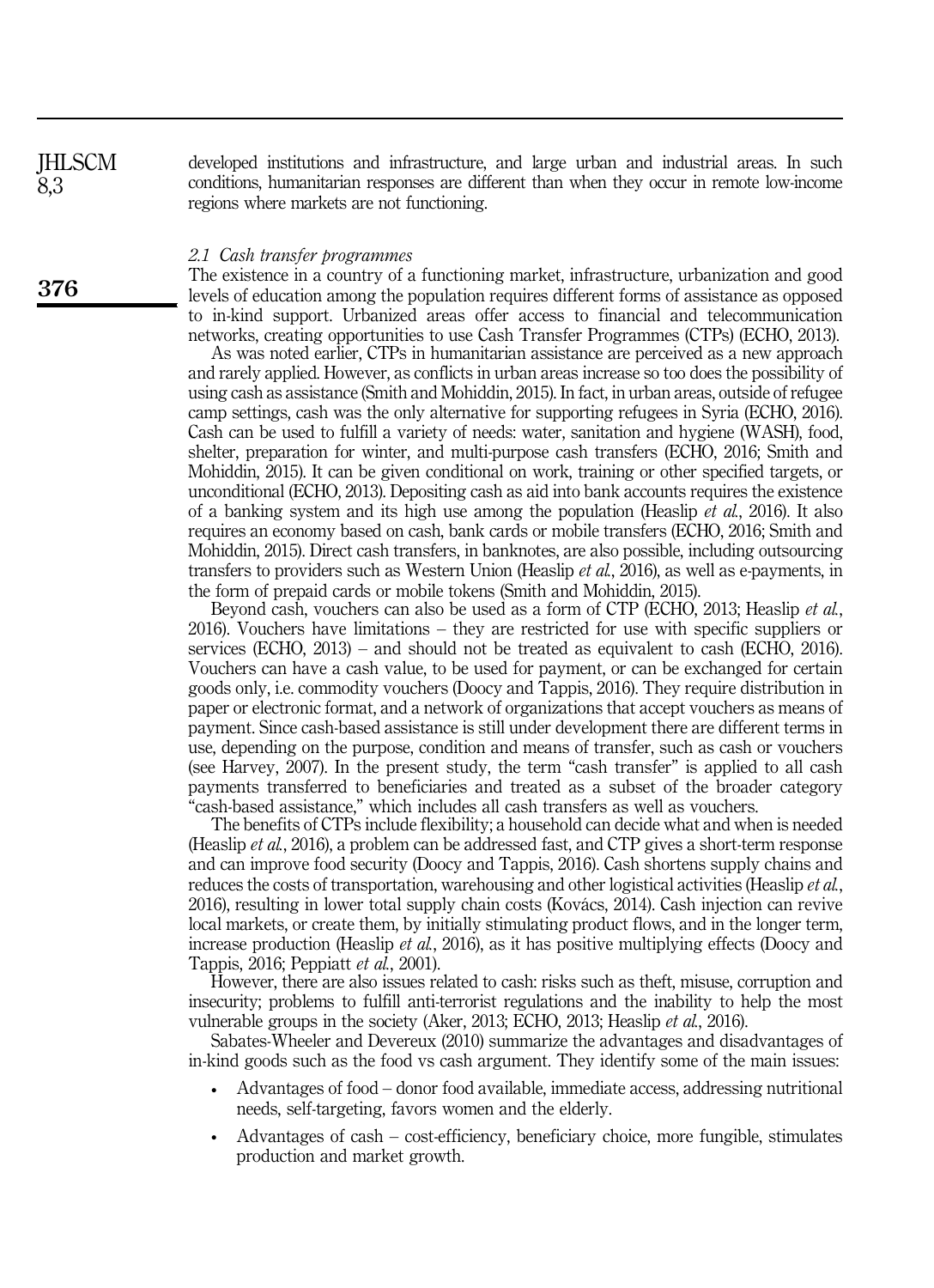- Disadvantages of cash limited donor resources available, inflation, use for non-food items, harder to target, favors men, security risks.
- Disadvantages of food transport and storage costs, spoilage and theft, disincentive production, competition with local markets and trade.

Another problem is related to coordination, such is the case in Syria, where different cash and voucher systems (WHO, ECHO and UNICSF) were used at the same time, with some donors reluctant to deliver cash instead of goods (ECHO, 2016).

The popularity of cash, and interest in this mode of support, is growing, and recent experiences have been analyzed ( for reviews of literature from 2000 to 2015, see Bastagli et al., 2016; Harman et al., 2016); also, journals such as World Development and Food Policy are covering cash transfers in non-emergency response settings.

# 3. Methodology and case-study HOs

The research adopts a iterative qualitative approach grounded in the interpretative tradition (Klein and Myers, 1999; Walsham 1995). It develops three case studies of HOs based on literature review and interviews. Applying the principles of a hermeneutical case-study, the research moves back and forth from the data to the literature, each time creating new meaning and renewed understanding of the studied phenomenon and its context (Cepeda and Martin, 2005; Klein and Myers, 1999). The stages of research, many of which overlapped, are outlined as follows:

- (1) The author has followed the conflict closely since it began in 2014. To better understand the experiences of the IDPs in Ukraine and the nature of Polish and international humanitarian support, online resources such as Ukrainian, Polish and Russian language news sites (via YouTube) were used to analyze the Polish response, and other secondary documents used to understand the context (see Bowen, 2009).
- (2) Next, secondary sources were analyzed to understand the context of the response of Polish and international HOs involved in support provision for Ukrainian IDPs, such as updates, reports, news, press releases and interviews.
- (3) In parallel, a review was conducted of the literature on support modes used in the humanitarian context to respond to complex emergencies. This identified IDP-related issues via scholarly journals focused on the topic. This study represents one of the first attempts to analyze humanitarian assistance delivered by Poland, one of the "new governmental donors" (Oloruntoba and Kovács, 2015), and there is scarce research focused on IDPs and humanitarian support in Ukraine. As such, there is very limited coverage in peer-reviewed literature, so in order to identify relevant papers, Google Scholar was interrogated using the following English-language search terms (and their Polish equivalent): Ukraine, Conflict, Humanitarian, Refugees, IDP.
- (4) After this review of secondary sources and academic literature, four research questions  $(RQ1-RQ4)$  were specified, the formulation of which was influenced by the author's experience in supply chain research and the review of the academic literature, which discussed support modes and, significantly, their selection. While it largely focused on cash vs in-kind, this discussion also introduced the triad of cash vs in-kind vs local procurement, so this topic was explored further.
- (5) Finally, the data were collected and analyzed. The study examines secondary data about the case-study HOs as well as documents received from these HOs. It also uses interviews conducted by the author with members of those HOs (Table I).

Face-to-face interviews (six in total) were conducted in Polish and took place July to September 2017, all, except one, in the Warsaw offices of the HO concerned (one was

Polish humanitarian NGOs and Ukrainian IDPs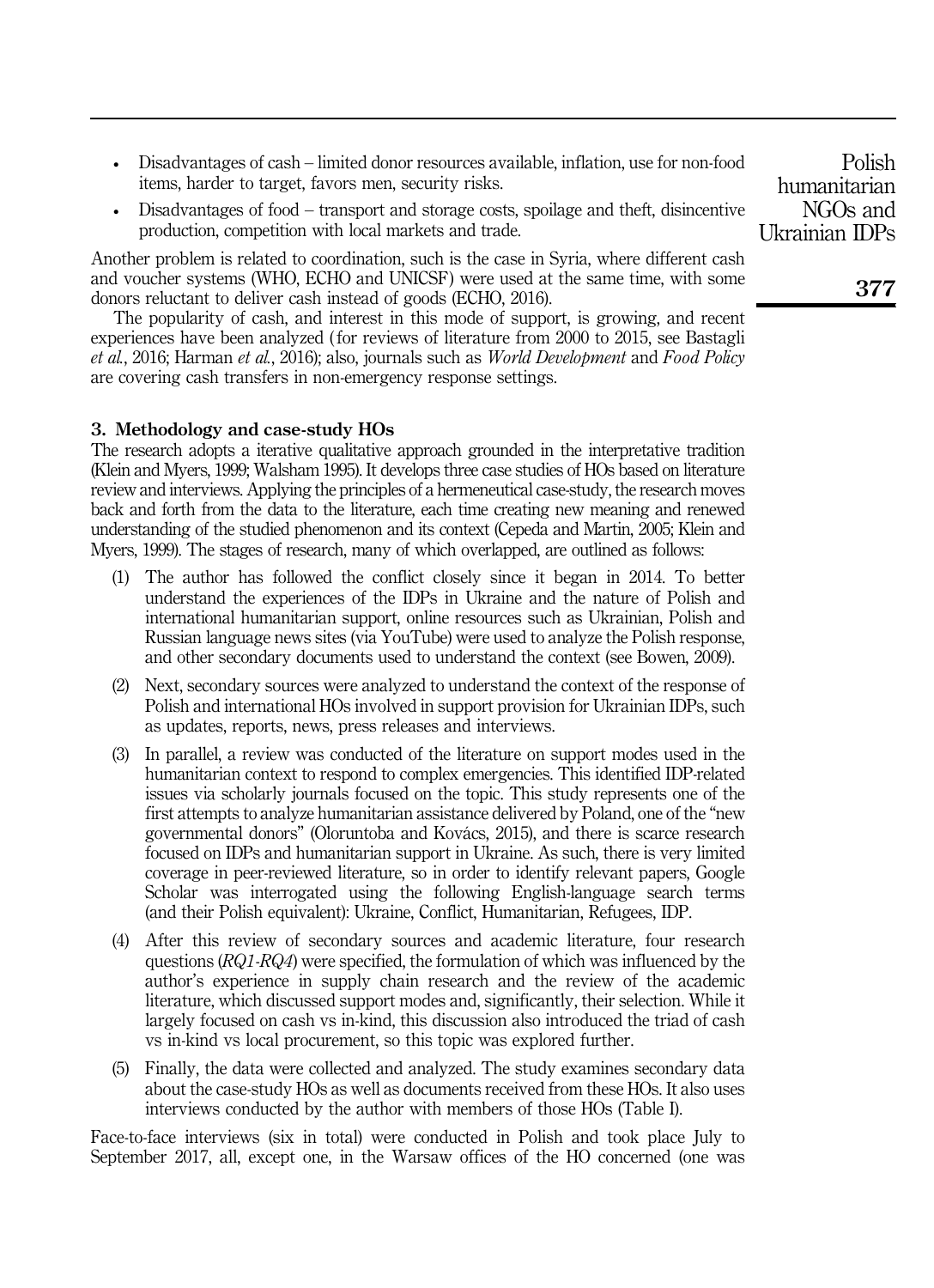undergoing office changes). Additional details and issues were clarified via e-mail communication or telephone conversations following the interviews. Total length of interviews was 4 hours 50 minutes. The key informants were interviewed; their main roles related to logistics and country coordination in Ukraine. Data collection was halted when saturation point was reached, with no new themes emerging, and was inevitably by the limited time available to complete research (Voss et al., 2002).

Recorded interviews were transcribed into text. Transcripts were analyzed to identify how humanitarian support is delivered, and, mainly, to establish links between mode of support and context. This was completed in paper and electronic formats, frequently returning to the voice records. Incomplete findings, and differences between sources were revealed during analysis and when data sources were triangulated, all issues were resolved by follow-up conversation and re-examination of data sources. Qualitative content analysis was applied in order to identify categories and patterns, identified earlier in the literature and emerging from the data. At the first stage of analysis, content was categorized, matching support mode (in-kind, cash, procurement) and stage of conflict ( from just after the violence broke out to the period of "frozen" conflict). The second stage of analysis sought to identify the issues that influenced humanitarian operations at each conflict stage for each mode. The findings were translated into English by the author, who is a native Polish-speaking researcher familiar with the terminology of supply chain and humanitarian logistics. Respondent quotations included in this paper have been carefully translated from Polish and edited in English in order to retain and convey the original meaning. Every effort was made to present the opinions of respondents accurately and although the act of translation inevitably introduces a degree of influence on data, the author's native language skills removed the need for translators and meant that shared meaning could be created between interviewer and interviewees. It also meant the study was able to consider and analyze additional primary and secondary sources in Polish.

Reporting reflected the sensitivity of the topic and its ongoing presence, in line with recommendation made by Halldórsson and Aastrup (2003).

Due to the complexity of the conflict, and paucity of HOs supporting Ukrainian IDPs, the decision was taken to focus on major NGOs in Poland that received funding from the Polish Ministry of Foreign affairs (2014-2016) to support Ukrainian IDPs (Table II). The first call, in 2014, was for distributed to selected HOs only, and was later made open to competition. In addition, the HOs were running projects financed from other sources; such projects are also described. The case-study HOs are: Caritas Polska (Caritas Poland); Polska Akcja Humanitarna (PAH) (Polish Humanitarian Action); (PCPM) Polish Center for International Aid.

While a small number of HOs are analyzed, they had substantial resources, their actions were widely covered in the media, and they reported results of the initiatives, meaning data were accessible. The research has several limitations, including a lack of primary data from Ukraine: all interviews were conducted in Poland; Ukrainian partners were not interviewed. Some HO personnel were involved in the early stages of the conflict but left the organization; thus, their views have not been captured. Findings are specific to Ukraine, although lessons can be drawn and applied to other countries where similar conditions exist.

|                          | Primary data                                                                                                                                                                                                                                      | Secondary data                                                                                                                               |  |
|--------------------------|---------------------------------------------------------------------------------------------------------------------------------------------------------------------------------------------------------------------------------------------------|----------------------------------------------------------------------------------------------------------------------------------------------|--|
| Table I.<br>Data sources | Face-to-face interviews with 6 respondents (total time 4 h 50 min)<br>E-mail correspondence<br>Follow-up telephone conversations<br>Internal documents (e.g. reports, guidelines, regulations)<br>Visual materials (photographs taken in Ukraine) | Reports by international HOs<br>TV news, YouTube<br>Interviews with the media<br>Reports by Polish HOs<br>Press releases and media reporting |  |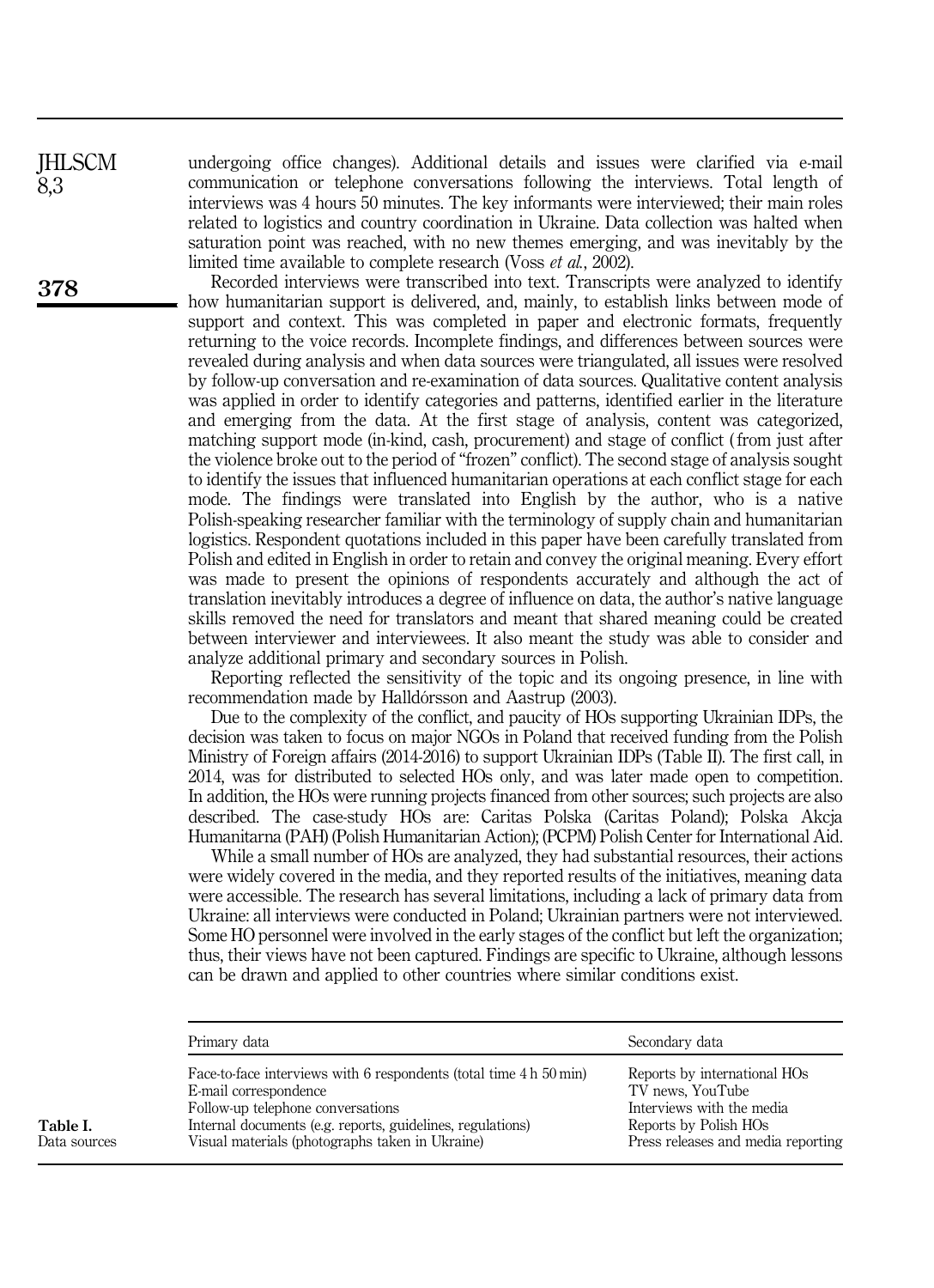| HOS                                                            | Caritas Poland                                                                                                                              | PAH – Polish<br>Humanitarian Action                                             | PCPM – Polish Center for<br>International Aid                                                 | Polish<br>humanitarian                     |
|----------------------------------------------------------------|---------------------------------------------------------------------------------------------------------------------------------------------|---------------------------------------------------------------------------------|-----------------------------------------------------------------------------------------------|--------------------------------------------|
| Foundation year                                                | Reactivated in the 1990<br>after closure in 1950                                                                                            | 1994. Earlier support for<br>Sarajevo in 1992                                   | 2005                                                                                          | NGOs and<br>Ukrainian IDPs                 |
| Part of network<br>Organization type<br>Scope of<br>operations | Yes, Caritas<br>Religious based<br>Middle East, South Asia,<br>Africa, Europe, South<br>America and Caribbean.<br>Strong presence in Poland | No<br>Independent<br>44 countries, actions in<br>Poland                         | N <sub>0</sub><br>Independent<br>40 countries, mainly abroad                                  | 379                                        |
| Main activities                                                | Development and<br>humanitarian aid. Various                                                                                                | Development and<br>humanitarian aid. Water.<br>sanitation and hygiene<br>(WASH) | Development and humanitarian<br>aid. Emergency Medical Team<br>(EMT) under WHO certification. |                                            |
| Involvement in<br>Ukraine<br>Webpage                           | Since 2014<br>http://caritas.pl                                                                                                             | Since 2014, permanent<br>mission since 2015<br>www.pah.org.pl/en                | Since 2014<br>http://pcpm.org.pl/en                                                           | Table II.<br>Overview of case<br>study HOs |

### 4. Summary of the case: IDPs and refugees in Ukrainian conflict

This section provides an overview of the situation and response of the Ukrainian authorities; it is based on academic literature and reports by international organizations. The aim here is to familiarize the reader with conditions in Ukraine and integrate the respective literatures on humanitarian support.

After the annexation of the Crimea (in early 2014), clashes broke out in eastern Ukraine (mid-2014), which developed in some areas into a full-scale regular conflict, and many people were forced to move from the region. Besides the conflict, a lack of clarity about the future and shortages of basic necessities including food, medicines, water, electricity and gas contributed to displacement (Szabaciuk, 2016). In 2014 the movement of people was unorganized and chaotic, initiated by the individuals themselves (Semigina and Gusak, 2015). By the end of the year, 82,300 people were considered IDPs, while around 321,000 had left the country (UNHCR, 2014). Further restrictions of the movement of goods to and from the separatist republics, imposed by the government, created disruption of the market and shortages (UNOCHA, 2016). The decision to stop pensions and transfer other social benefits to separatist-controlled areas, the closure of the banks in 2014, and the further suspension of payments in 2016 all resulted in an increased number of people registered as IDPs (Szabaciuk, 2016).

IDP registration was necessary to receive payments (UNOCHA, 2017), so until the legal residence of a person was confirmed pensions and other social funds were frozen (UNHCR, 2017b). Additionally, in June 2015, the government blocked the flow of commercial supplies to the areas not under its control (ECHO, 2017). Manufacturing, agriculture and supply chain flows were disrupted (Tamburelli, 2016), and even though Ukraine has food surplus, there was disruption of production, processing and distribution (WFP, 2014). In areas where the government lost control, public authorities, state agencies and medical institutions soon pulled out, together with workers and their families (Khandii and Semenenko, 2017). Many people left their homes with limited or no resources (WFP, 2014). Ukrainian IDPs are from a diverse range of social, ethnic and religious groups (Ivashchenko-Stadnik, 2016), and thus have different capacities to cope with resettlement. After the conflict had started the economy declined (Khandii and Semenenko, 2017), foreign investments decreased, government debt rose (WFP, 2015) and food prices increased (IFRC, 2017b). Workers lost their incomes (Tamburelli, 2016), and to afford food they had to save on health and education (IFRC, 2017c). Refugee camps and camps for IDPs are not in use in Ukraine so problems, well-known in Africa and the Middle East, do not exist (see Black, 1998).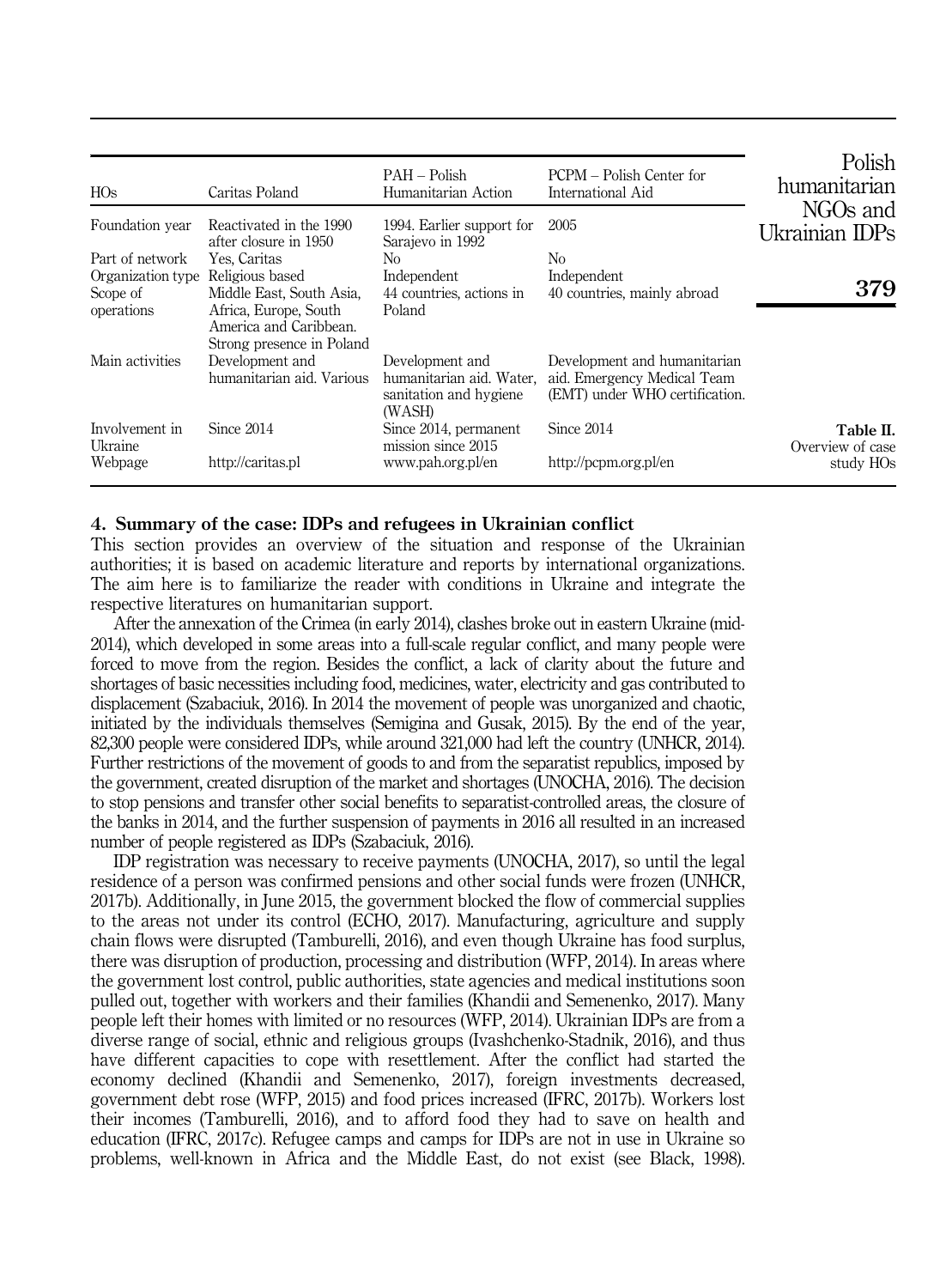Challenges in Ukraine are different; IDPs still live in rented, or collective housing, in many cases not suitable for winter conditions since many such buildings were not created originally for habitation (Dean, 2017). The majority of IDPs must cover the cost of rented accommodation themselves (Dean, 2017; WFP, 2014).

As result of the conflict, approximately 23,000 people were injured and 9,700 killed (UNOCHA, 2016). The UNHCR (2017a) lists the number of IDPs in Ukraine at 1.8 million, with an additional 270,000 seeking asylum abroad. Many migrated in the face of ruinous conflict and deteriorating economic conditions, with over 1 million moving to Russia and 130,000 to Belarus. In addition, several hundreds of thousands of Ukrainians have relocated to Poland on working visas (Fomina, 2016). Data by WFP (2017) indicate that 4.4 million people are affected; from that figure, 3.8 million need humanitarian assistance, 620,000 are food insecure, and 300,000 are IDPs (WFP, 2017). According to UNOCHA (2016), people are in need of protection (4.4 m), WASH (4.1 m), health and nutrition (2.2 m), food security and livelihood  $(1.1 \text{ m})$ , shelter (600,000) and education (600,000). The majority of IDPs (800,000 to 1 million), are in government-controlled areas UNHCR (2017a). People in need are in both governmentand separatist-controlled areas, as well as the gray zone between them (UNOCHA, 2016). However, statistics might not be reliable. Since Ukrainians that move to Russia do not need visas and registration, the number of people who have moved to Russia is likely to be higher than official data suggests (Szabaciuk, 2016). Similarly, the number of people who have left the Crimea is very probably different to official statistics (Uehling, 2016). Some males decide not to register to avoid conscription into the Ukrainian army (Smal, 2016), while other individuals are unable to provide the required paperwork (Bulakh, 2016). The gap between various official statistics can be as high as 760,000 people, due to differences in registration methods among Ukrainian agencies (Smal, 2016). Nevertheless, even the lowest set of statistics states that 1 million people have been displaced (Smal, 2016). Despite this lack of certainty, no less than 4 percent of the population was displaced internally (Ivashchenko-Stadnik, 2016). To complicate the situation further, some individuals registered as IDPs might in fact live in their original home in the separatist-controlled areas, but are registered to get financial support – they are regularly crossing the border between separatist- and governmentcontrolled areas to collect money (Semigina and Gusak, 2015; Szabaciuk, 2016). This is not easy, however, as there are only five crossing points and a frequent exchange of gunfire in the area (UNOCHA, 2017). Queues at the crossing points can be up to 300 vehicles, as 400-500 thousand people make the crossing every month (UNHCR, 2017b).

#### 4.1 The Ukrainian response

The Ukrainian Government bears responsibility for most of the costs related to IDP support. However, a initial response to the crisis has been inefficient and chaotic (Szabaciuk 2016; Tamburelli, 2016). Ukraine has little experience in IDP provision beyond the resettlement in 1986 of over 116,000 people after the Chernobyl nuclear accident (Ivashchenko-Stadnik, 2016). The government was ill-prepared both for the events of 2014 and for the large flow of people they created (Uehling, 2016). Access to territories not controlled by the government was restricted (IFRC, 2017c). Support for IDPs is officially categorized in Ukraine as social work (Semigina and Gusak, 2015) and was the subject of corruption, bureaucracy, a lack of political agreement (Uehling, 2016), poor coordination (Tamburelli, 2016) and inefficient transport infrastructure (WFP, 2015). These factors negatively influenced Ukraine's preparedness for a complex emergency and its capacity to provide assistance to IDPs. In addition, security problems and infrastructural damage soon emerged in the conflict areas (WFP, 2015). The Inter-agency Coordination Unit for IDPs was established but had no necessary resources (Tamburelli, 2016), and there was no adequate response from the government, which at the time was battling other problems. There was a slow approach to create legislation such as a declaration of humanitarian crisis (Tamburelli, 2016). Several NGOs were created in early 2014

380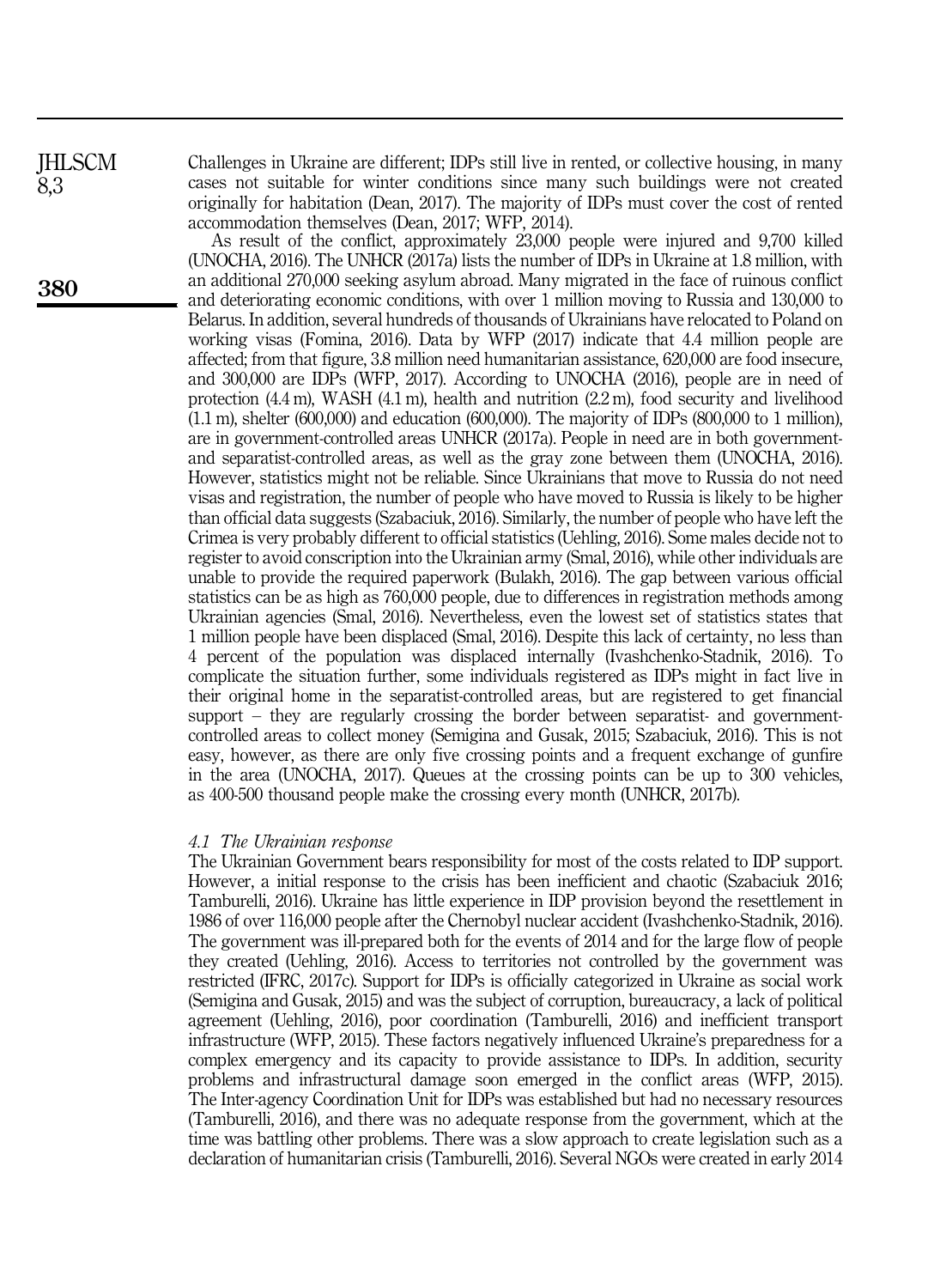during the protests; after Maidan, when the conflict broke out, they re-focused their activities on helping IDPs (Uehling, 2016).

Since, in the Ukrainian context, IDPs are living among the local population, not in isolated camp settings, it is difficult to separate support targeting IDPs and for the local population affected indirectly by the conflict. Both groups require support. A clear distinction is possible in the cases where there is a need for accommodation. In other cases, targeting is based on the documentation provided, however not all IDPs are registered with the authorities for reasons mentioned earlier. While individuals living in the areas under separatist control are not IDPs, there is still a need for support since social transfers have been frozen for certain periods and the market declined.

# 4.2 International support for Ukrainian IDPs

As Szabaciuk (2016) states, the scale of needs most likely surpasses that which the Ukrainian state can provide, even if it does carry the responsibility for most of associated costs. Assistance is provided by international and national bodies. The Logistics Cluster and Food Security and Livelihood Cluster include various international organizations (WFP, UNICEF, WASH, AICM, UNHCR, WHO, WCHO), as well as local and international NGOs (see WFP, 2017). International Red Cross and Red Crescent, along with various other branches, answered the ICRC Ukraine Emergency Appeal to provide assistance to IDPs in the form of healthcare, food, shelter, psychological support, emergency response and capacity building (IFRC, 2017b, c). International organizations work with partners from both government- and separatist-controlled areas.

#### 4.3 Polish support for Ukrainian IDPs

Poland's situation is unique. Just 30 years ago it was at the receiving end of humanitarian help to counteract the shortages and rationing that followed the implementation of martial law in 1981 (Piotrowicz 2009). Thus, among the older generations there are still memories of being supported and, in reviewing the literature, there is a tangible sense in which some Polish people would like to "pay back" for earlier assistance. The Polish Prime Minister has stated, "Someone remembered us in 1981; today, we feel that we should seek solidary with those who need assistance" (PP, 2014).

Poland was involved in humanitarian and developmental assistance to Ukraine even before the Maidan protests. During them, the Polish government helped fund the medical treatment of IDPs and those injured during the clashes. In September 2014 they sent 320 tonnes of goods to the Ukrainian army; convoys with blankets, food and medical items. Beyond the government, Polish local authorities, organizations (religious, academic, professional), and citizens organized themselves to provide assistance in the form of donations of clothing, food, first aid treatment for the injured, delivery of medical supplies, including ambulances and first aid kits, hearing aids for children, psychological support, training for medics and emergency services. Help was targeted at different regional areas; government-controlled, separatist-controlled, and Crimea. Informal groups were created, often using social media, to support first the Maidan protests, then civilians or even soldiers engaged in the conflict. Polish nationals of Ukrainian descent, together with others, were mobilized to support Ukraine (Fomina, 2016).

After the annexation of Crimea, in 2014, help was intensified and formalized, starting from the November 2014 when the Polish Government set aside 3 million zloty from the budget reserve for aid in Ukraine. Organizations were invited to apply for the finances and provide a description of the intended projects. The application process was repeated yearly.

#### 5. Findings and discussion

The following section gives an overview of some major initiatives, focusing on mode of assistance, type of the goods and logistics-related issues. Data used includes both primary

Polish humanitarian NGOs and Ukrainian IDPs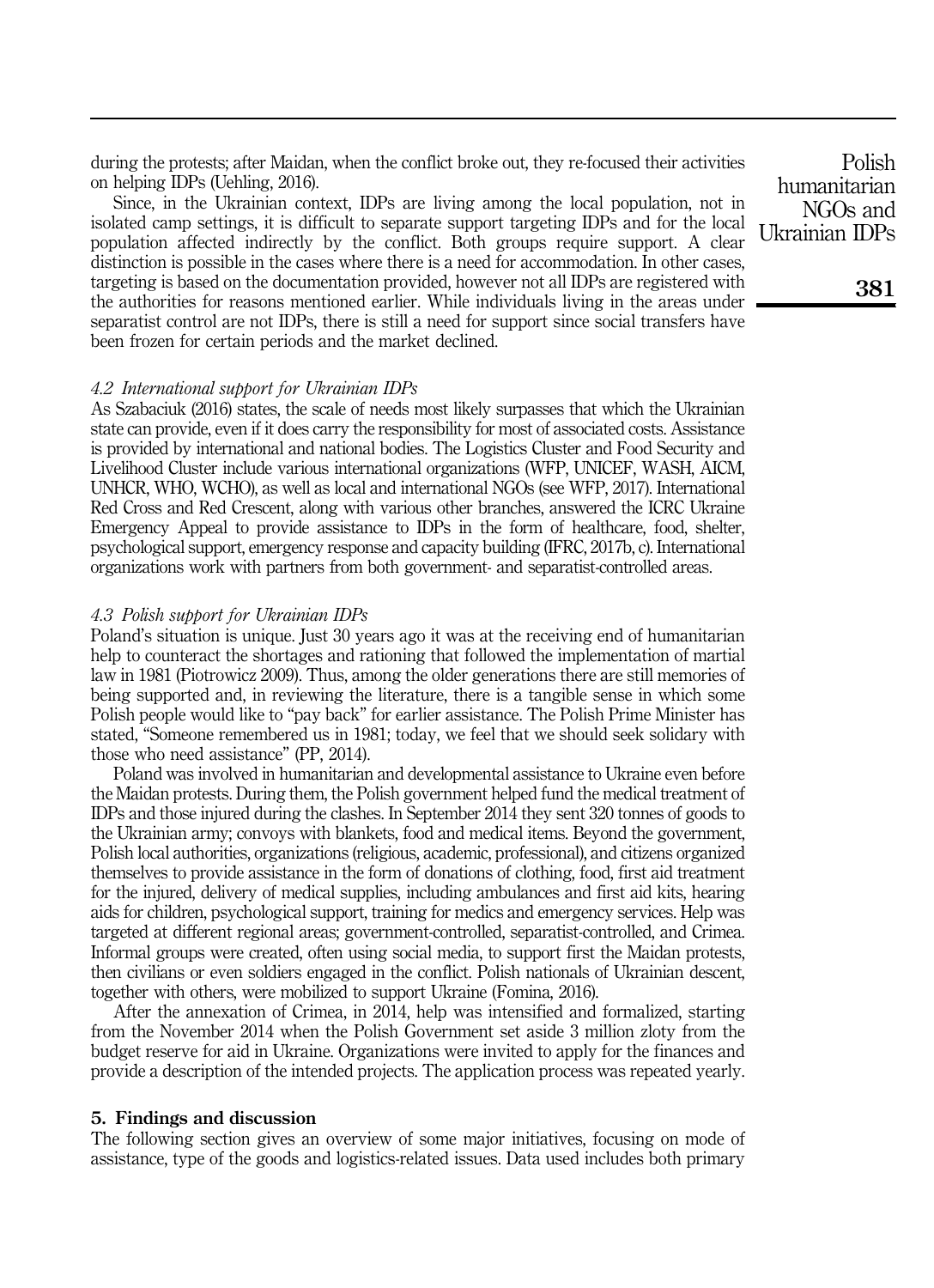and secondary sources (Table I). Findings are presented, interpreted and compared against the literature. First, in-kind support is overviewed and discussed; convoys and small parcels. Second, the focus is shifted to CTPs and local procurement. **IHLSCM** 8,3

#### 5.1 The logistics of in-kind support for Ukrainian IDPs

There were two large convoys which delivered goods from Poland; the first in December 2014 and the second six months later. Previously, in November 2014, shipments of goods ( food, clothing, hygiene supplies) organized by Caritas Poland, were taken by road. Since mid-2015 only small shipments have been made.

The first convoy, December 2014. Three HOs were involved: Polish Red Cross (PCK), Caritas Poland and PCPM. A convoy of 33 trucks transported 150 tonnes of goods: food, hygiene supplies and parcels with goods for infants and children. Products were bought in Poland. Having sent a request for pricing to wholesalers, the HOs prepared the cargo. Parcel preparation varied between HOs. A logistician at Caritas Poland planned and coordinated transport from the wholesaler to a local Caritas warehouse, parcel consolidation was then arranged using volunteers, including homeless persons, the care for whom forms another branch of Caritas' work. The entire process is arranged internally, including planning, process design, selection of suitable packaging and storage:

We ordered goods [to be delivered] to the warehouse, we had to unpack all, prepare parcels, one kilo of flour, one kilo of sugar […] each item was packed in to a larger box […] then each box was sealed and placed on the pallet.

This was made possible by virtue of the fact that Caritas Poland has its own warehouse (although external storage space was also used) and access to volunteers. Caritas Poland delivered 2,800 parcels, 2,800 jackets, 460 heaters and 2,000 sleeping bags. PCPM, which focuses mainly on cash-based assistance and therefore does not retain a sizable warehouse for in-kind goods processing, ordered for shipment 5,000 food parcels and 2,000 parcels of items for infants – packing and labeling were done by a wholesaler. Polish Red Cross send 28 tonnes of goods on 80 pallets. Since the aim was to deliver the goods in time for Christmas, the operation was brisk. The culinary contents of the parcels reflected local traditions. Transport was provided, mostly, by the Polish firefighting organization Straż Pożarna, with 30 trucks of various types and sized from different units (with a further three vehicles rented commercially) and 73 personnel, two drivers per truck and spare drivers who volunteered for the trip. Caritas Poland and PCPM delivered pallets to a selected location in Warsaw, where they were loaded onto trucks, a process regarded both the interviewees from those HOs as unnecessary. There were problems related to required customs documentation since the trucks were a different size or volume than had been agreed, and the shipments were coming from multiple providers, so documents had to be created again. The entire operation attracted rolling media coverage and wide political involvement. As a result, large numbers of journalists and TV crews on-site caused significant disruption, and security services had to check the vicinity where the convoy was formed before government officials could visit. Both factors slowed the loading process:

They [the media] all the time disturbed our work, all the time they requested interviews, for press, for TV, there were many officials.

After initial issues with cargo preparation, customs clearance at the border was smooth, since it was arranged by both Polish and Ukrainian Governments. Police on both sides of the border assisted the convoy. From the initial decision to organize a convoy to Kharkov to the its delivery took just 23 days. As trucks had different fuel tank capacities frequent stoppages were made to refill. Representatives from Polish organizations traveled with the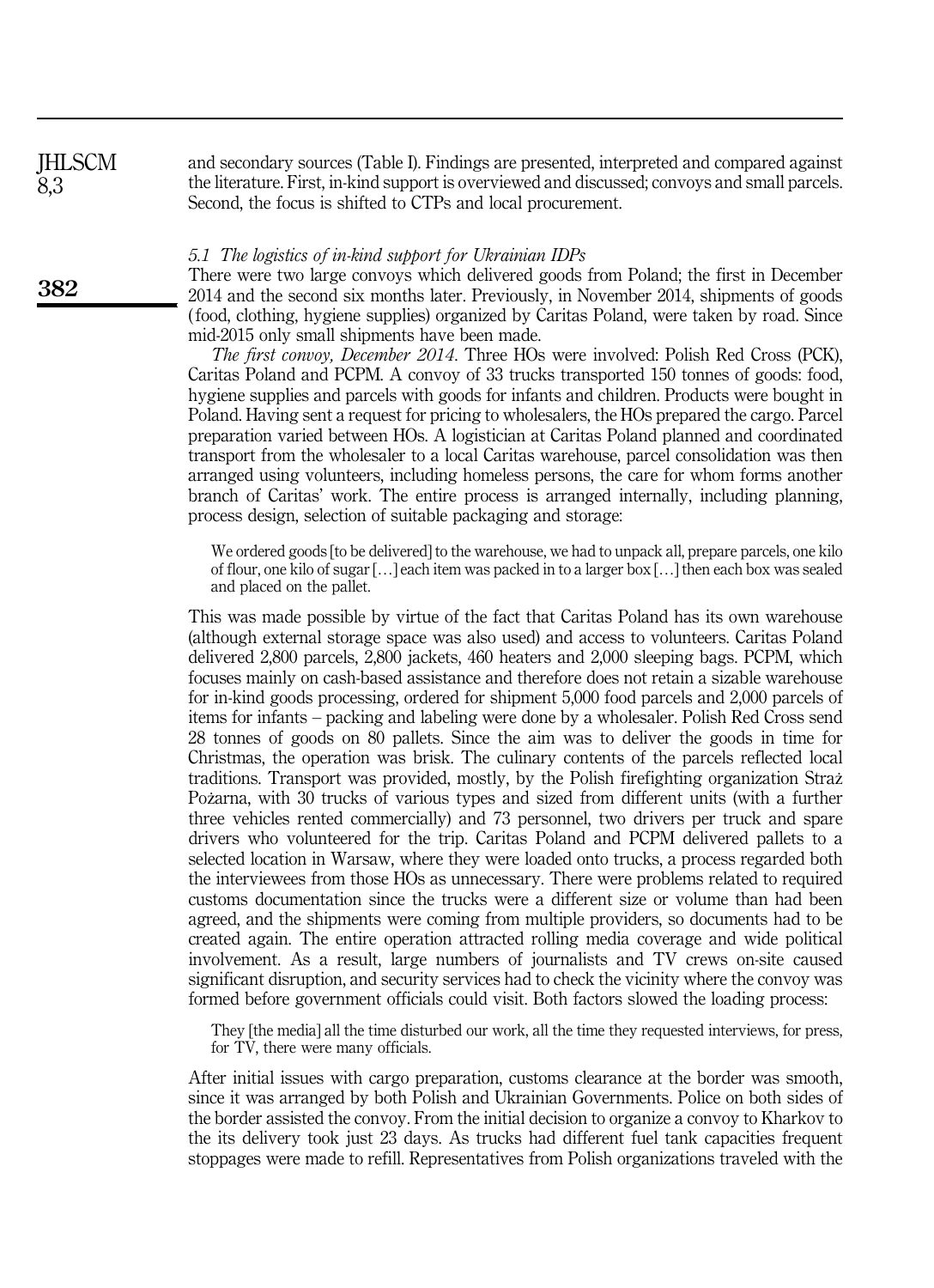convoy, and on the Ukrainian side of the border there was cooperation from local organizations that addressed the needs of beneficiaries and distributed parcels.

The second convoy, June 2015. The second convoy was like the first but with an improved logistics processes based on earlier experience. Again, Caritas Poland, PCPM and other HOs were involved. The collection of 164 tonnes of goods (138 of which was food), valued at 1.5 million zloty, was optimized, eliminating a central point for loading. This time, 22 firefighting, plus some commercially rented trucks, collected parcels directly from organizations. Less media and political involvement reduced disruption to operations. Caritas Poland prepared 96 tonnes of food and hygiene supplies (4,300 parcels), PCPM (40 tonnes, 6,000 parcels). In addition, there were beds and blankets ( from government reserve stores), medicines, sleeping bags and school items for children. Parcels were distributed in areas of Zaporizhia, Donieck and Mariupol. In Kiev, the Polish convoy met with German transport, organized from Ukraine, to transport goods procured locally.

Except transport funded by the Polish government there were several smaller transports, more targeted, or initiated by local units. PCPM shipped medical supplies to two hospitals in Kharkov, bought with private funds. It also distributed mattresses to the IDP centre in Romashka. It was not possible to buy mattresses in Ukraine; but a Polish company donated them. In 2015 Caritas Poland shipped, at the request of Ukrainian partners, a heating stove for the Caritas centre, since it was cheaper to buy in Poland. There were also goods transported in 2015/16. Caritas Poland, sent home appliances, financed by the Małopolskie Province, to IDPs and orphanages locates across the Ukrainian border, operated locally by Caritas-Spes, Lviv. Because organizations must be approved by the Ukrainian government to receive goods from abroad, only a few HOs could do this at the beginning of the conflict. Initially, only one Caritas branch in Ukraine was able to receive donations. This changed over time as more HOs in Ukraine were approved by government and were able to accept humanitarian donations. For smaller shipments, the time required for border crossing was an issue because even these types of transportation are not exempt from customs clearance. While on the Polish side it was possible to speed up the process, this was not the case in Ukraine, where waiting times could vary from hours to days. The conditions of border crossings have changed over time. Before the Maidan protests, it could take even over a year to be accepted through the border. During and after it, crossing became easier, even smooth in the case of shipping medical supplies; afterwards the long waiting times and lengthy custom procedures returned.

Due to the time needed for the border crossing, food needed long expiry dates (at least six months). Some categories of items are problematic, for example clothing must be brand new as disinfection costs are higher than the value of the shipment. Medicines should be accepted for the Ukrainian market as well as for sale on Polish territory; one large shipment of medical supplies was not sent due to such issues. An ambulance, over ten years old, could not be accepted due to the environmental impact as per EU emission standards that were introduced in Ukraine, even though it was in better shape than many of the ambulances used in Ukraine. As the conflict progressed it was also hard, at times impossible, to find Polish companies willing to transport goods to Ukraine. Ukrainian truckers were used instead. This was related to perceived safety and insurance conditions. When transporting medicines specialized trucks are needed to assure transport standards. Donations by individuals were also troublesome to manage. However, there was a way to eliminate border crossing problems by, rather than sending convoys with parcels for further distribution, mailing goods as individual parcels.

"Family to family," small parcels for Ukraine. Though not financed by the Polish ministry, this method was initiated by the government in partnership with the state-owned postal operator, Poczta Polska, which provided free parcel postage to Ukraine for nearly a month.

Polish humanitarian NGOs and Ukrainian IDPs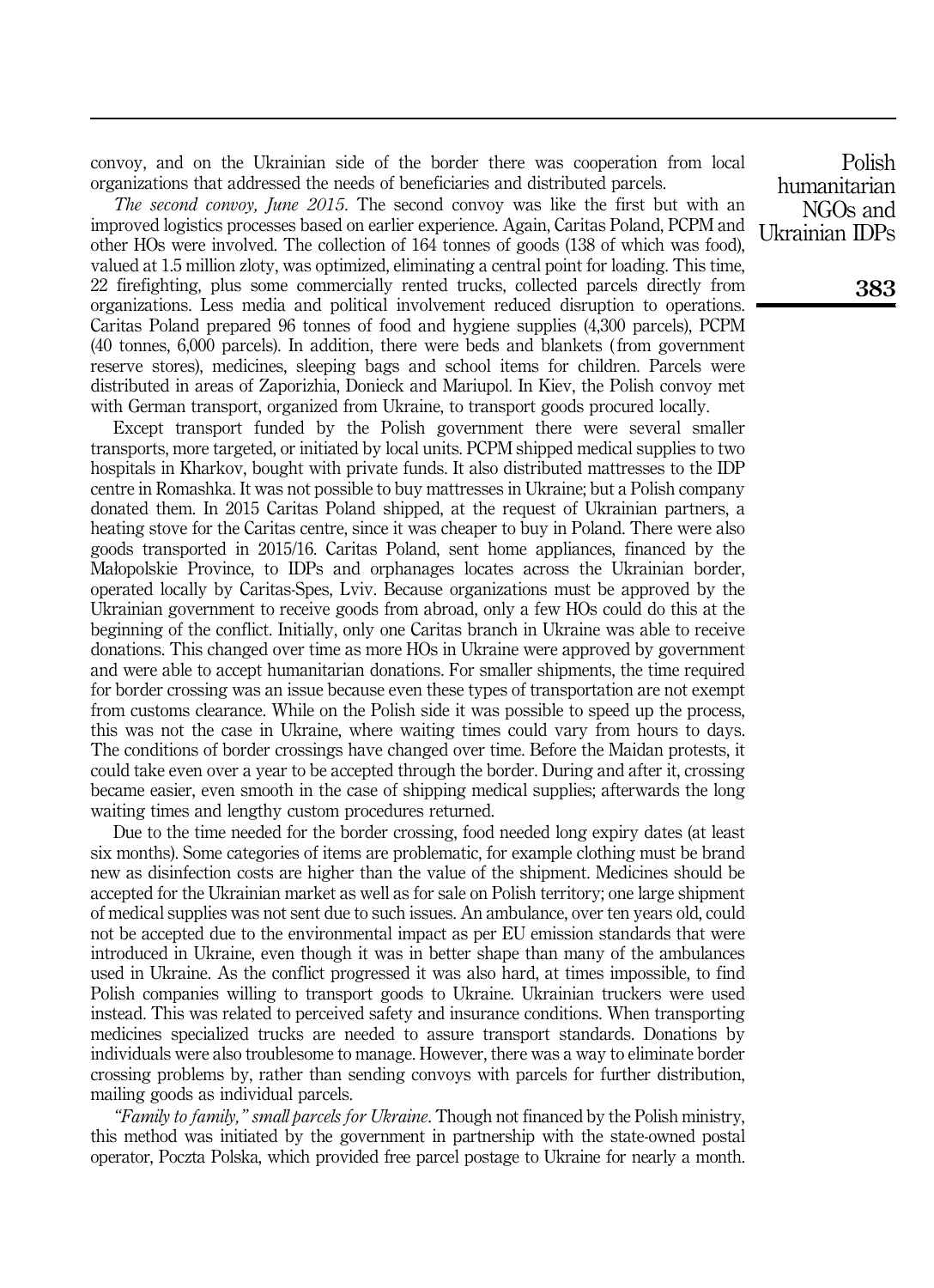This idea was not new – such a solution was found in the 1980s when German, Swedish and other post offices sanctioned free postage to Poland. The initiative was successful; over 25,000 parcels were delivered in March 2014. Of that number, over 9,000 went through Caritas. Individuals were able to post one parcel weighing up to 20 kg, half of which could be food, as well as clothing and hygiene supplies. Food would require long expiry dates and meat products were not permitted. Second-hand clothing was discouraged, but personal correspondence was encouraged. Such parcels, posted by individuals to individuals, were exempt from custom duties. To guarantee data protection, names were not given, only the number and description of family. Each parcel had to be marked "For Ukraine." Parcels were sent individually, or delivered to local Caritas offices across Poland. Parcels were addressed to the Ukrainian parish and redistributed by the Catholic Church in 96 parishes. The religious faith of recipients was not taken into consideration. Beyond material value, the aim was to show solidarity with the Ukrainian people. Assuming the weight of a parcel to be 18 kg, with 25,000 parcels being delivered, this means over 450 tonnes of goods were distributed via this method.

#### 5.2 In-kind support for Ukrainian IDPs – discussion

Despite the relatively short distance involved in delivering goods from Poland to Ukraine there were two convoys only, which seems to support the view of Lentz et al. (2013) that such an approach has a high cost, both monetary and organizational. The convoys were used as an immediate response solution (Kovács and Spens, 2007), set up and completed at short notice. While two convoys enabled the delivery of over 300 tonnes of goods, which addressed acute needs, an important role was to demonstrate solidarity with Ukraine. Convoys were used to raise awareness; there was wide media coverage and reporting of the event in all media channels:

I think it was about media coverage […] there was high pressure, that convoy should leave that way, as the convoy, escorted by police […] convoy should be visible [in the media].

The Polish Government and society were able to show support; this was reflected by the inclusion of the Polish firefighters and the central loading point, if otherwise unnecessary, where politicians and media could meet. When sending from Poland, there are two options for load consolidation; using your own infrastructure (not an available option for all organizations), or paying for service. The use of firefighter infrastructure for cross docking was not as efficient as would be the case if commercial infrastructure was used, or even that owned by Caritas. Solidarity demonstration came at the price of decreased efficiency.

There were advantages of the goods shipment too. The transport of goods was used when the delivery location was in close proximity, just across the Polish-Ukrainian border; such items were unavailable or too expensive on Ukrainian territory. As one interviewee pointed out:

The most important is safety of the convoy, this is first, but convoys can be used when local purchasing is not possible […] we are sending goods only when analysis shows that it is economically viable.

There was also agreement among interviewees that convoys are not the most efficient solution:

Operation costs, transport costs are high, there is no point buying items in Poland and transporting them to eastern Ukraine.

There was also a difference between standardized goods, bought from wholesalers and included in the convoys, and unsolicited donations, a distinction in line with previous findings (Holguín-Veras et al., 2012; Kovács and Spens, 2007). One interviewee observed:

To prepare documentation to ship donations given by individuals is a nightmare, each item is different; value, size, type.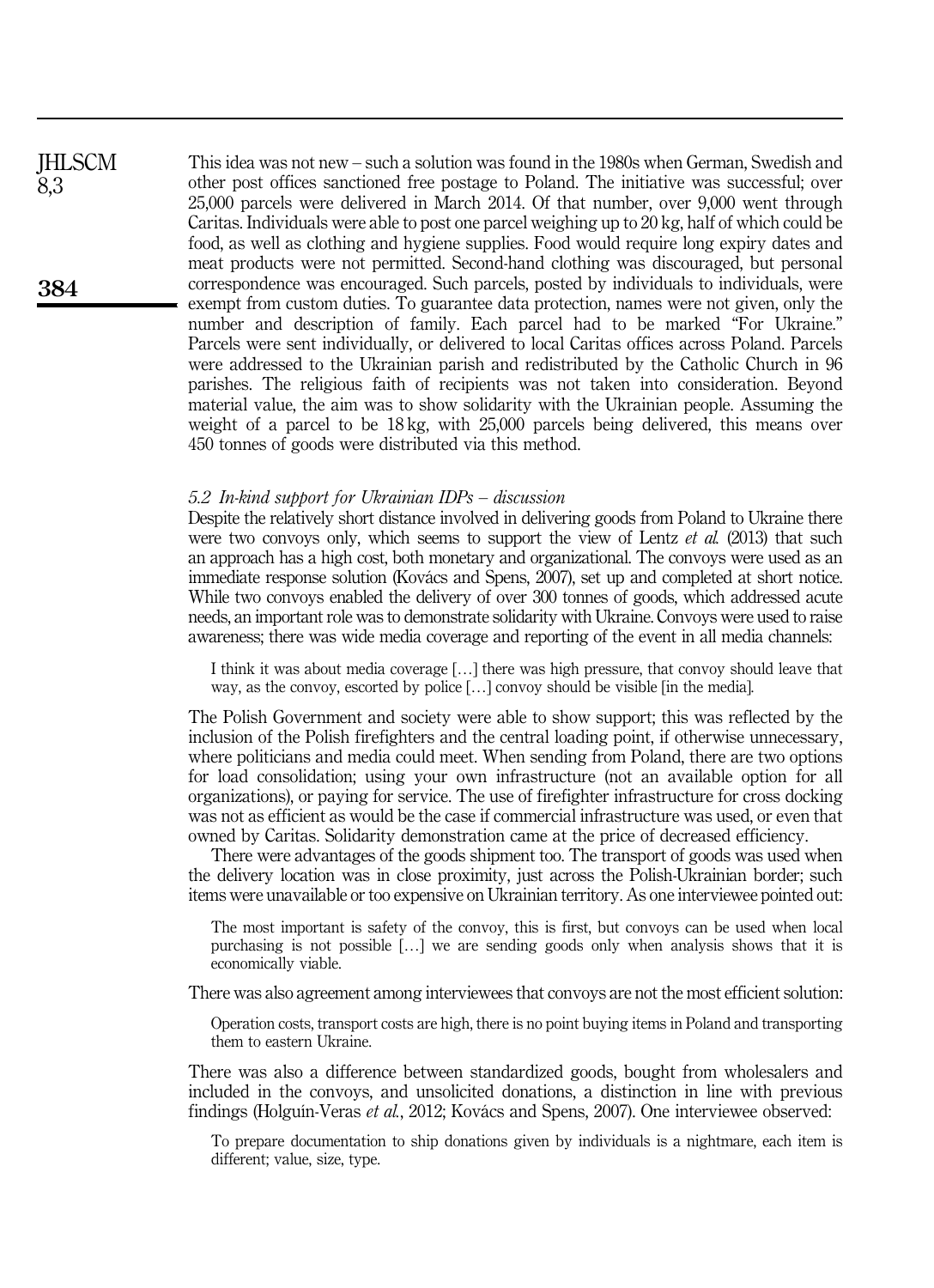Items, often brand new, but donated in Poland by individuals were too complex to process and ship, as detailed documentation for border agencies was needed (e.g. the value of each individual item). This, in one example, resulted in over six-month-delays in sending goods collected by one small NGO. Using family to family parcels enable goods to be delivered directly from individuals, also to demonstrate support, as well as to reduce the burden of managing in-kind donations. However, it remained a one-off action.

5.3 Cash-based assistance and local procurement – findings

In 2014 Caritas Ukraine appealed for funding to help IDPs. In response, Caritas Poland transferred €20,000. Later, cash was used to cover rent, winterization (preparation for Winter conditions, i.e. by providing warm clothing, bedding, insolation and heating for buildings) and pay for services (cash for work). In the same year, PCPM distributed to a thousand IDP families prepaid VISA cards, issued by the Polish bank, to co-pay for rental accommodation and cover other critical winter-related needs. This was necessary as IDPs from Donetsk were displaced in August 2014 with only few basic items and were not prepared for the temperatures that dipped to minus 22°C (−7.6°F) by November. Cash assistance was given to the IDPs in coordination with UNHCR, although Ukraine-based guidelines were at the nascent stage at that point in time. Since need was urgent in 2014, PCPM provided a winterization grant in cash to a thousand IDP families. In the following year, PCPM supported 1,167 IDP families and individuals in the Kharkov region (from Polish Aid funding). A system of selecting beneficiaries was established to assure that those in need would receive assistance. This system was based on visits before assistance and further monitoring to determine needs and confirm status after the bank card distribution. Caritas Poland, in 2014, covered rents for IDPs in six cities in western Ukraine and transfers for rent were continued in 2015. The support was restricted to four months to assure people would not become dependent on transfers.

In 2015-2016 PCPM implemented another cash-based assistance program closer to the front line using USAID – IOM funding. It included cash for rent to assist families that had to pay for rented accommodation and cash for work to stimulate local employment of conflict-affected population. Under the latter scheme, 400 individuals were employed for 20 days in largely laboring jobs that involved cleaning up the destruction left by the conflict. Cash payments were possible as there were funds available for this and the banking system was operating as normal, so transfer and cash withdrawals was also a viable option. PAH used cash for families and single mothers in need, providing support for food, hygiene items, medical supplies and preparation for the winter months. A monitoring system was set for all programs.

Case organizations procured locally: goods, logistics, and other services, including for IDPs. In 2014-2015 Caritas Poland bought warm clothing for IDPs as part of a Polish-funded winterization project, the HO bought locally, and distributed food, medicine, clothing and hygiene supplies. In 2016 it founded several projects, purchasing locally equipment for a canteen which provides food for elderly and homeless in Kiev as well as the homeless and IDPs in Kryvyi Rih. And at Christmas and Easter in the same year, impoverished people living in Zhytomyr received parcels thanks to founds from Caritas Poland. PCPM have a similar record. In 2015 it distributed sanitation sets to 1,370 families (4,800 people) in the Donieck and Luhansk areas, some 10 km from the ongoing fighting. The content of these packages was locally procured, and included hygienic goods as well as 2,750 water filters. Later, in 2016, PCPM continued distributing non-food items, this time funded by IOM. PCPM used locally procured materials and services to prepare an IDP centre, in Romashka, for the winter months, particularly harsh in this region. The project value was 970,000 Polish zloty and covered insulation, furniture and heating in eight buildings, accommodation was given to 410 IDPs (having expanded from 120 originally), which was

Polish humanitarian NGOs and Ukrainian IDPs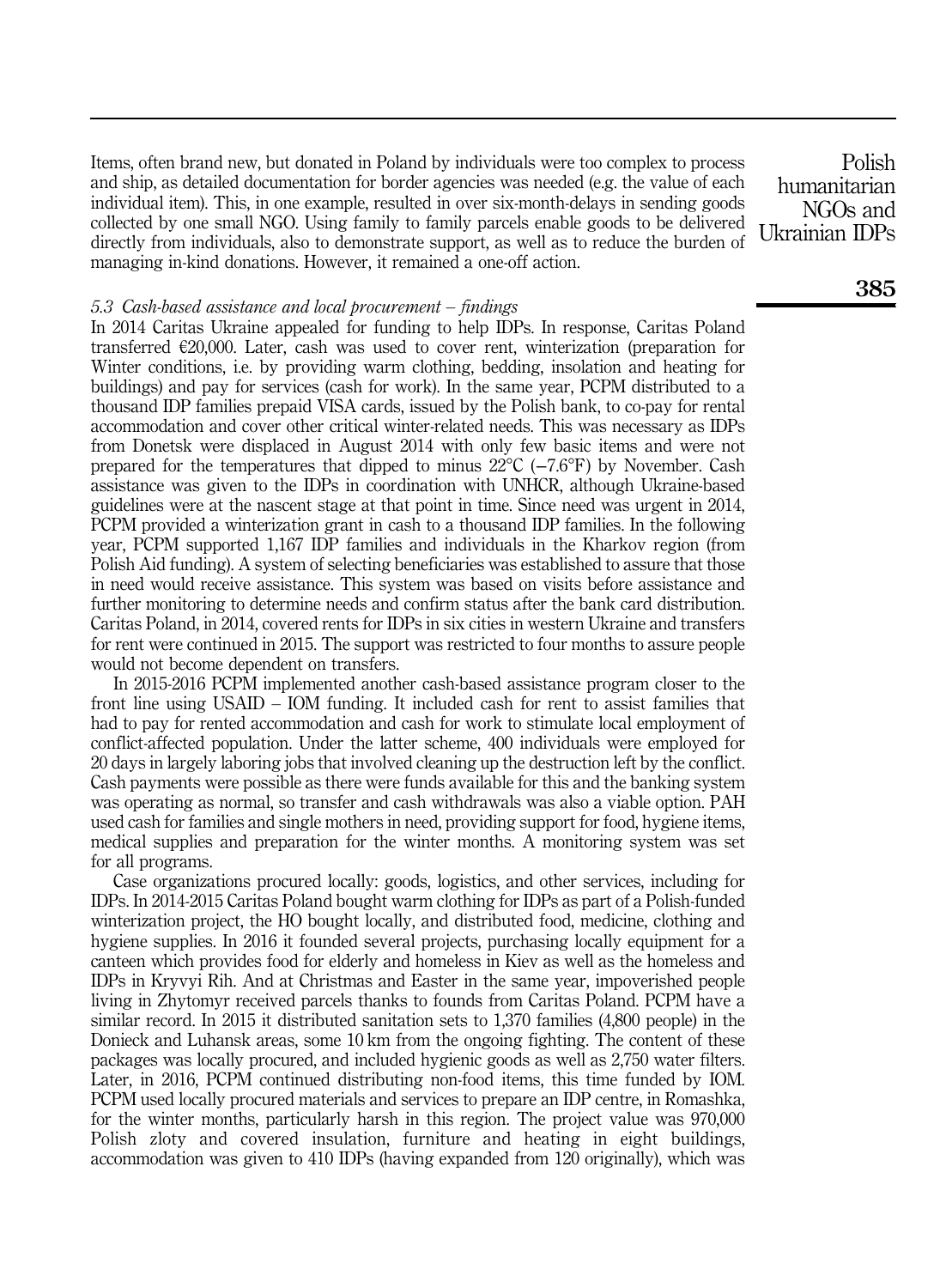the largest IDP collective center in Ukraine. Materials were bought from local supermarkets, as speed was the key factor in the face of the coming winter. Indeed, work was completed in 30 days, employing 60 local workers and fulfilling SPHERE requirements). Rent-free accommodation was assured for a two-year period and in 2016 sport facilities were added. That year, ten primary schools were renovated and 20 equipped with furniture and computer equipment. Caritas Poland, in 2016, financed the renovation of and equipment for three medical centres and services for over 6,000 beneficiaries (from MSZ funding), as well as refurbishing a rehabilitation centre for children (from own sources).

PAH support includes provision of food for people in need, operating eight canteens which provide hot meals (in early 2015, these canteens served 10,000 meals monthly). In addition, there are four canteens which provide food for those without mobility; food is distributed by car directly to people in need. In all cases, the food served in PAH canteens is procured locally. PAH also procured locally winterization and hygienic kits, as well as medical supplies for local hospitals. Goods were procured in Ukraine with assistance from local partners. In 2014-2015 Caritas Poland financed psychological support for IDPs and organized holidays for children. In addition, Caritas Poland sent volunteers, such as social workers, medics and psychologists to help Ukrainian IDPs. Similarly, PAH ordered services such as an information centre that offers legal and psychological support, help with searching for employment, skills improvement, and play groups for children.

However, local procurement is not the answer in all situations, and there are things to consider. Items might not be available in certain areas. Those discussed in this paper, for example, were procured in western Ukraine, as in the eastern part the market was not fully operational. Problems arose with the donation of medical supplies to Ukrainians hospitals – some of the hospitals refused the donated medicine, even if procured in Ukraine, because they had agreements with local commercial suppliers. Local procurement requires local partners and knowledge, which takes time to develop. The procurement process and criteria were designed to assure that value for money is achieved, not just the lowest price. In the case of food products, it is important to assure that what is provided has certain nutritional value; in the case of hygiene supplies, needs were determined by surveys. As one interviewee stated:

When we procure locally we look at best price and best quality.

Procurement procedures were dependent on the time available, and the more urgent the need the simpler by necessity the approach. The distribution of procured items should be organized, and parcels tracked, so there would have to be monitoring and reporting systems in place, which can take time to implement. For monitoring purposes, the invoices were forwarded to Poland to be scanned, checked and approved.

#### 5.4 Cash-based assistance and local procurement – discussion

In Ukraine cash-based approaches were widely used, which confirms the work of Rohwerder (2016). Bailey and Aggiss (2016, p. 11) state that "Ukraine was ideal for cash programming, with functioning markets, a strong banking system, several delivery options and financially literate people."

The findings of this study confirm a preference for cash as mode of assistance, and a shift away from physical goods (Heaslip *et al.*, 2016; Rohwerder, 2016). Similarly, as in Creti and Jaspars (2006), Harvey (2007) and Heaslip et al. (2016), findings indicated cash and local procurement (Lentz *et al.*, 2013) as the quicker and more cost-efficient modes, comparing to in-kind shipments. While Lentz et al. (2013) focused on long-distance shipments, in the case of HOs presented here buying locally or sending cash was perceived as more efficient, despite the fact the countries share a border and thus shipments are shortdistance. WFP (2015) and Bailey and Aggiss (2016) also found cash to be the most effective modality and most important part of the humanitarian response to the Ukrainian conflict.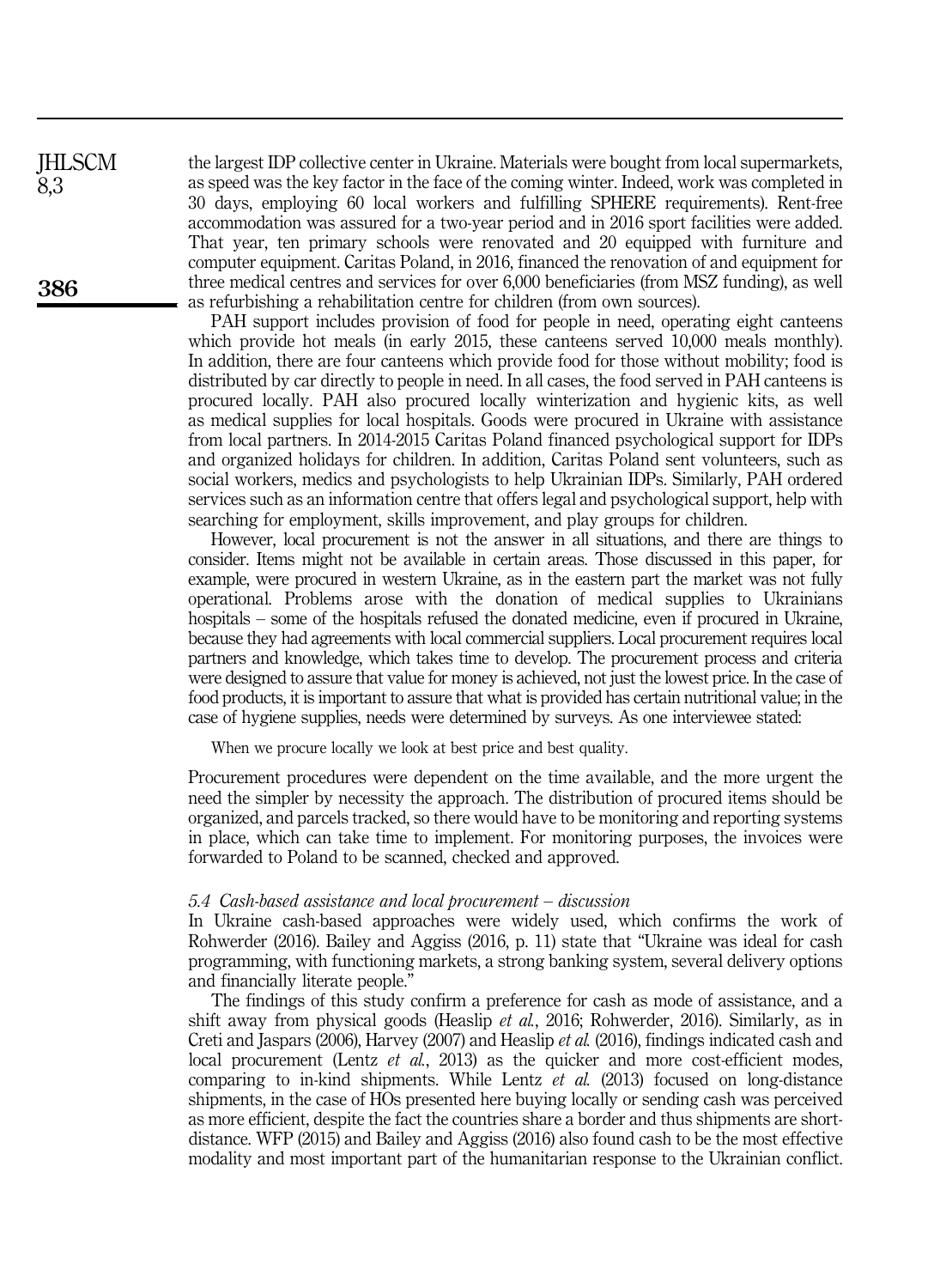In Ukraine only 20 percent of food assistance took the form of in-kind support, e.g. food parcels, whereas the remaining 80 percent was in different forms of cash (WFP, 2015).

At the same time, there was no confirmation by interviewees of the negative effects of cash (outlined by Harvey, 2007; Heaslip et al., 2016; Peppiatt et al., 2001), such as corruption, security misuse, theft or problems with the fulfillment of legislation. Interviewees also did not perceive any misuse of cash, such as on temptation goods, which confirms findings by Evans and Popova (2014). Similarly, Bailey and Harvey (2015, p. 3) point out that "unsurprisingly people tend to spend the additional income from cash transfers on the goods and services that they most need." This view was strongly supported by interviewees in the present study.

Interviewees did not mention that cash transfers resulted in price increases (which did in fact occur), but it is important to keep in mind that the scale of cash support was low when compared to the whole size of the market, and that there was still the possibility of importing goods to Ukraine. Interviewees pointed out that cash transfers stimulate the local markets since that is where beneficiaries spend it, a finding in line with the literature (Creti and Jaspars, 2006; Heaslip et al., 2016) but which requires further analysis.

The case-study HOs used various types of cash transfer, like those listed in Heaslip et al. (2016) and Bailey and Aggiss (2016) – unconditional, conditional, and cash for work. The case-study HOs were not the only one to use cash, however. For example, WFP used cash-based assistance in the form of vouchers. IFRC (2016a) provided unconditional cash grants, cash for food and vouchers for specific type of goods, such as food and pharmaceuticals.

Cash was used for two types of programs. First, CTPs for payments directed toward certain groups of people. The second approach was to procure goods locally, then distribute to beneficiaries. CTPs started in 2014 and were growing gradually, replacing almost all in-kind goods flows. The sources of cash were funds from the Polish government, donations collected from Polish citizens (such as church collection and donations via text message), and grants made available by international organizations. However, trust levels in Poland are still low and many individuals are reluctant to donate cash to NGOs, preferring instead to give goods, even if purchased brand new to donate them. Nevertheless, cash was preferred by interviewees:

We prefer cash and local procurement; our stance is that best way is to procure everything locally. We can buy locally most of goods, we just need money.

All case organizations clearly favored local procurement, a finding in line with Matopoulos et al. (2014) who indicates the benefits of the use of local resources, such as cost efficiency, better use of local knowledge and reduced lead times. One interviewee stated:

Products which are needed are available locally. Buying locally means we can reduce costs, eliminate the burden of organizing transport, shorten the response time and stimulate the local market.

Local procurement was common in Ukraine, as WFP procured all food commodities locally (WFP, 2016). Ukraine is major food producer, so in-kind parcels were locally procured and delivered to designated points (WFP, 2014). Food was mainly procured from the western part of country and transported to the east (WFP, 2016).

Changing to local sourcing, particularly when compared to transcontinental shipping, has reduced delivery time by up to 60 percent (Lorentz *et al.*, 2013). Although shortened response times were mentioned in interviews, they were not calculated. Local procurement has a positive impact on overall supply chain performance; moreover, it creates a shift from the "push" to the "pull" supply chain model, based on the buy-to-delivery principle (Skoglund and Hertz, 2012). The shortened chain, achieved by reducing transportation and cutting out several parties, enables a better response to local demand and reflects cultural and dietary differences (Kovács and Spens, 2007). The latter of these points was confirmed by interviewees. Procuring locally shortens the information flow, enables a clearer identification of needs and shortens the response time, all of which improves supply chain agility (Oloruntoba and Gray, 2006; Oloruntoba and Kovács, 2015).

Polish humanitarian NGOs and Ukrainian IDPs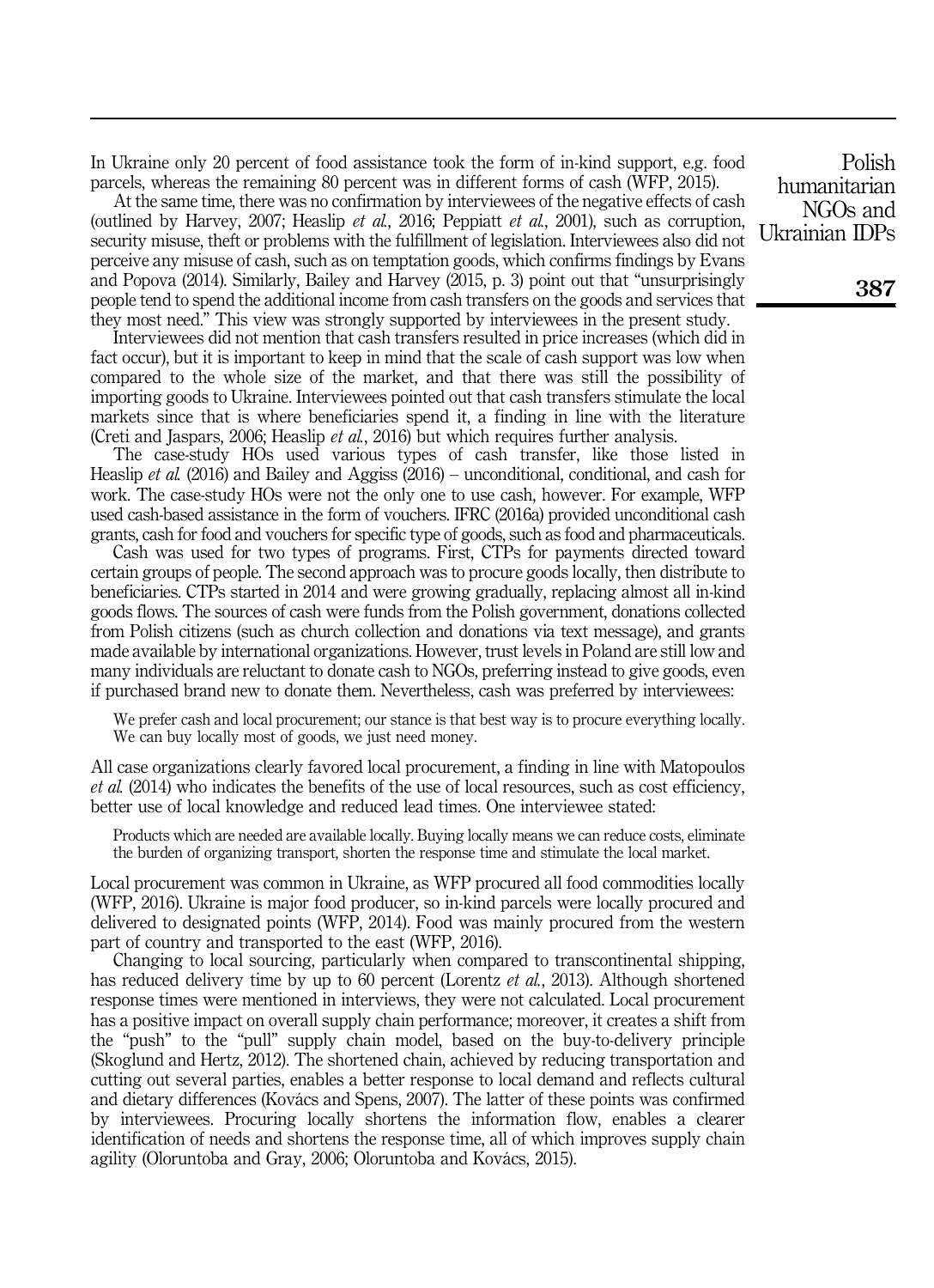Distribution of locally procured in-kind support was still required. Cash was not the best support mode for the most vulnerable groups in the society, in line with earlier findings (Aker, 2013; ECHO, 2013, Heaslip et al., 2016). As Peppiatt et al.  $(2001)$  found, direct food support was more suitable in the case of elderly people, with lower mobility, and in areas with limited access. Gentilini (2007) listed location (remote vs near markets) as a key issue in mode selection. However, as findings suggest, near markets is not about distance, but the capacity to reach them, something that is determined by a myriad of factors including health conditions, gender, age, and the state of the conflict. Thus, the case-study HOs distributed goods to those in greatest need and for further redistribution. Access was another issue. In-kind assistance was in place in areas not controlled by government, as well as delivered to social institutions and hospitals (WFP, 2015). Parcels to non-government areas were delivered in batches and then distributed (WFP, 2015). In-kind goods were distributed in preparation for winter: blankets and warm clothes (WFP, 2014). In the humanitarian supply chain, the fulfillment management of the "last mile" delivery is an issue (Kovács and Spens, 2007). This was confirmed in the case of Ukraine; since not everyone was able to use cash, there was a need to set up a distribution network to reach, among others, those unable to leave their homes.

#### 6. Lessons from humanitarian support in Ukraine

This section aims to answer the research questions and draw lessons from the case-study HOs. The discussion in the previous section is synthesized with the focus on humanitarian supply chain and logistics issues. Next, the selection of the mode is explored and, finally, the external contextual issues that impact humanitarian operations in Ukraine are discussed.

The first research question  $(RQI)$  is related to conditions, and reasons for why in-kind goods and humanitarian convoys were initially employed. The initial immediate response to the crisis was dominated by in-kind donations transported by road. This mode was selected due to the urgency of the situation, the availability of goods in stock and the possibility to procure, consolidate and transport goods. At the same time, it was a clear demonstration of support and promotion of the cause, which in turn resulted in increased cash donations from the Polish population. Convoys and in-kind donations are visible and tangible, which makes them conducive to media coverage. In-kind donations are also suitable for cross-border delivery and for providing specialized goods that are unavailable or too expensive locally. The provision of small cross-border parcels were more a symbol of solidarity than a long-term solution. After initial in-kind support, assistance to Ukrainian IDPs shifted to cash. This shift addresses RQ2. After focus on in-kind donations, HOs were able to better understand the context and establish cooperation with local partners. This supported the shift to cash-based assistance. The majority of IDPs moved within and to urban areas, or near urban centres, which, together with the existing banking system and telecommunication infrastructure, enabled a reduction in transport costs through various conditional and unconditional grants. Cash was given to fulfill immediate needs; beneficiaries were frequently able to decide themselves how to spend it. However, cash was not the best solution in all cases, and there was a move toward local procurement as a form of assistance, which addresses RQ3. Local procurement was introduced and used as a mode of support alongside cash-based assistance. This was made possible by the fact that the majority of goods were available locally, the market was functional, and there was no need for long-distance transportation given geographical proximity. Local procurement enabled the provision of in-kind goods as well as services for collective use (equipment for schools, canteens and hospitals, preparation for winter) as well as basic items for those who were unable to use cash-based programs for various reasons. This brings us to the RQ4.

This research confirms that a different approach to humanitarian support is required for urbanized mid-income transitional economies such as Ukraine than for remote and

388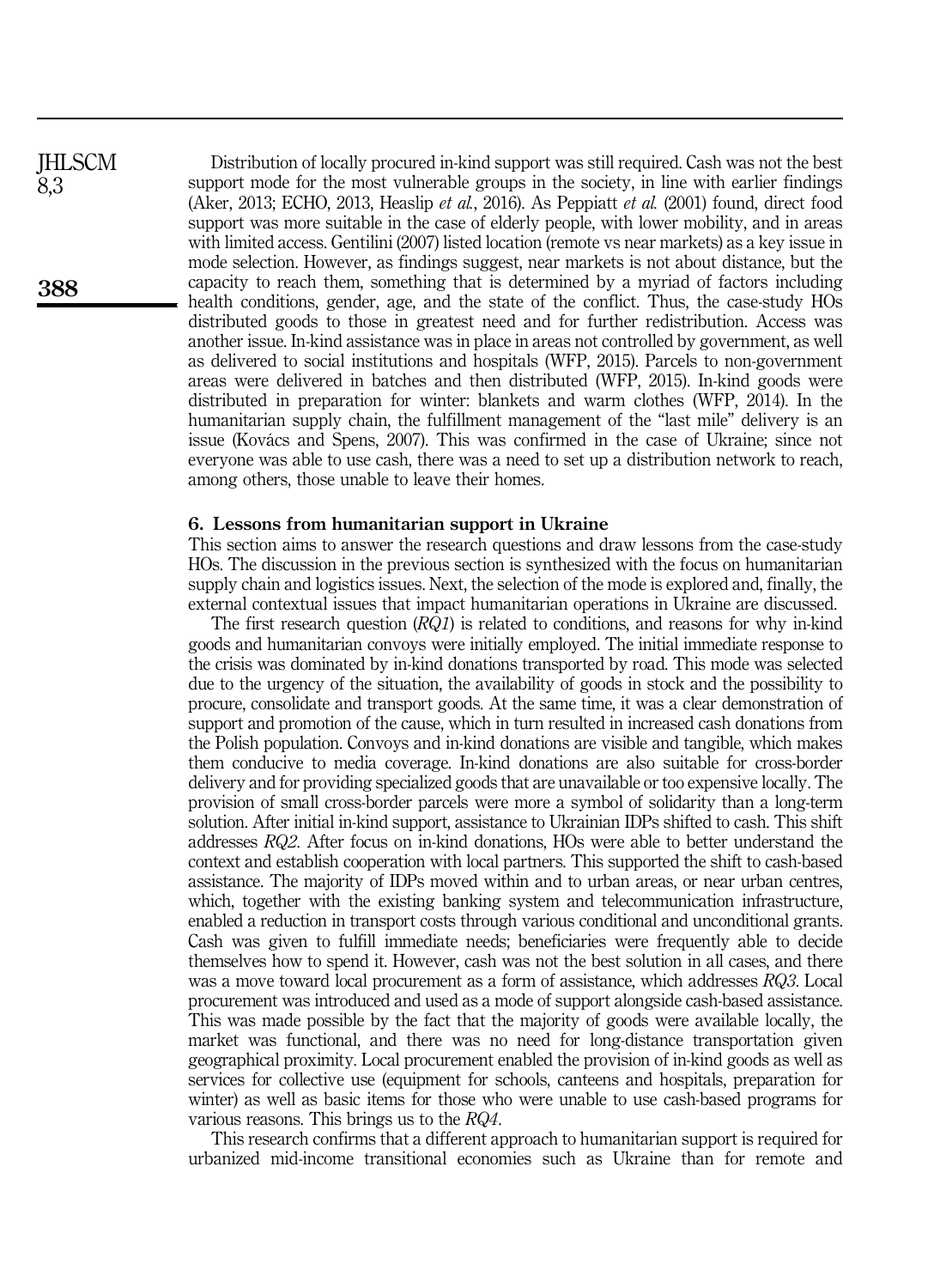underdeveloped regions. The context changed as the conflict progressed and with such changes came the possibility of using different modes of support (Table III).

To provide efficient humanitarian support it is necessary to match the mode of assistance with local conditions. Goods, partially prepositioned from Polish stock, were favored as a fast response at the early stage of the conflict. This is largely in line with the literature (Kovács and Spens, 2007; Oloruntoba and Gray, 2006). In the Ukrainian case, there was an immediate switch from long-distance transportation. Once inside Ukraine, the case-study HOs matched different cash approaches and in-kind donations with the needs of specific groups. The Ukrainian case confirms that cash transfers and in-kind support were mutually complementary as a combined form of intervention (Heaslip *et al.*, 2016; Peppiatt et al., 2001). However, certain areas and groups of beneficiaries were better served by in-kind donations (even when locally procured) than they would be by cash.

Through both cash and local procurement, it was possible to shorten humanitarian supply chains. Typically, "traditional" assistance in the form of goods given to beneficiaries dominates humanitarian flows (Smith and Mohiddin, 2015; World Bank, 2016). This was not observed in Ukraine, where goods were in the minority except during the initial response and in circumstances where items were unavailable or too expensive to procure locally. The Ukrainian case confirms that focusing on in-kind donations is not always an optimal solution, particularly in mid-income economies. Interviewees stated that logistics is the major cost factor in humanitarian operations. This accords with several studies: Creti and Jaspars (2006), Doocy and Tappis (2016), Harvey (2007), Heaslip et al. (2016) and van Wassenhove (2006). As a result, there was a drive toward modes which aim to shorten the humanitarian supply chain by reducing the need for transportation, storage, personnel and other logistics activities, and instead increase cash usage. Despite the move toward cash and local procurement, all support modes were used in Ukraine; and there is a clear link between the stage of the conflict and the type of the mode (Table III), as well as between the mode and local conditions (Table IV).

Faced with several options there is the issue of how to select the "right" support mode. A structured selection of mode was proposed in the literature. However, such decision support tools are mainly focused on the in-kind vs cash dynamic. Mode selection depends on external conditions specific to the local market and on supply chain functioning (Tamburelli, 2016). The WFP used several types of assistance – cash, vouchers, in-kind – but always matched the mode of assistance to the particularities of the context. In Ukraine that context included:

- A: calm areas; fully controlled by the Ukrainian Government; no fighting; stable flows and prices.
- B: tense areas; former areas of fighting, now controlled by the Ukrainian Government; some disruption; recovery.
- C: active conflict; poor access; ongoing disruption.

| Stage of the conflict $-$ driver                                                               | Support mode                                               | Goals                                                                                                                  |
|------------------------------------------------------------------------------------------------|------------------------------------------------------------|------------------------------------------------------------------------------------------------------------------------|
| Initial stage of the conflict $-$<br>immediate response                                        | Primary in-kind goods via<br>cross-border delivery         | Basic items delivery, building awareness,<br>demonstration of support, stimulate<br>donations                          |
| After entry into the country $-$<br>building local network Urgent<br>and non-urgent needs      | In-kind, cash, vouchers $-$<br>exploring different options | Creation of network with local partners,<br>understanding local context                                                |
| Stable humanitarian network -<br>cost efficiency non-urgent needs local procurement, goods for | Context dependent $-$ cash,<br>specialized items only      | Cost efficiency, short and responsive<br>supply chain, optimization of the mode of<br>support according to the context |

Polish humanitarian NGOs and Ukrainian IDPs

389

Table III. Stage of the conflict and support mode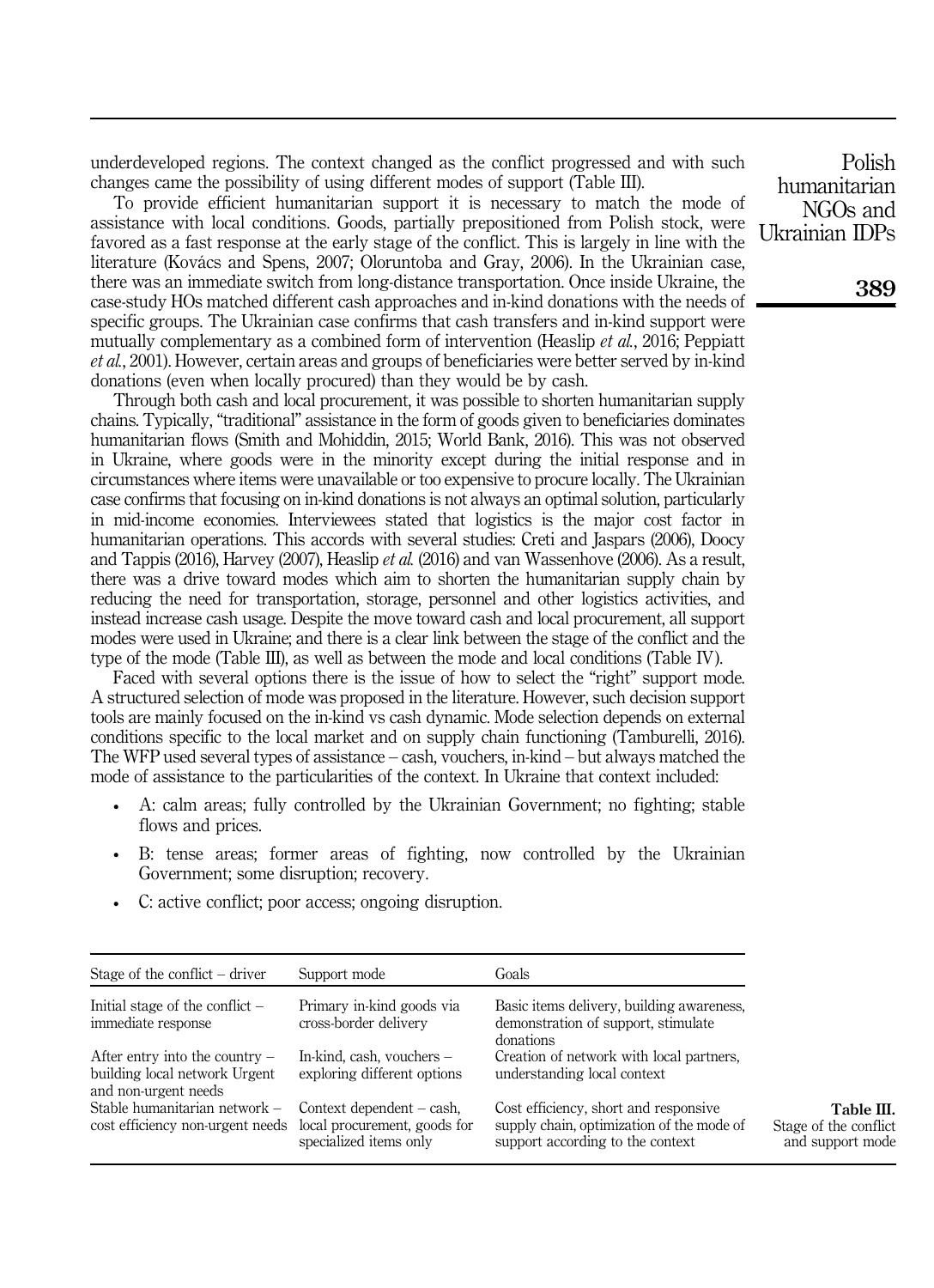| JHLSCM<br>8,3                                                    | Type of support                                | Advantage                                                                                                                          | Disadvantage                                                                                                                                                              | Barriers and conditions                                                                                                                                 |
|------------------------------------------------------------------|------------------------------------------------|------------------------------------------------------------------------------------------------------------------------------------|---------------------------------------------------------------------------------------------------------------------------------------------------------------------------|---------------------------------------------------------------------------------------------------------------------------------------------------------|
|                                                                  | Cross-border<br>convoys, in-kind<br>goods      | Fast response<br>Use of prepositioned<br>goods and donations<br>Builds awareness                                                   | High cost<br>High effort needed<br>Security risks<br>Logistics infrastructure                                                                                             | Border crossing<br>Local distribution<br>Trucking companies not<br>willing to transport to                                                              |
| 390                                                              | Small parcels,<br>in-kind goods                | Shows solidarity<br>Builds awareness<br>Shows solidarity<br>Removes border<br>crossing procedures                                  | availability<br>One-off event<br>Content not fully controlled                                                                                                             | Ukraine<br>Lack of continued support<br>from transport or postal<br>operator<br>High delivery costs                                                     |
|                                                                  | Cross-border<br>shipping, specialized<br>goods | Goods not available or<br>too expensive to buy<br>locally<br>Short distance                                                        | Restricted to narrow set of<br>goods and short distance<br>close to border<br>Long time to respond                                                                        | Border crossing<br>Local market analysis needed<br>before order can be made<br>Need for transport across                                                |
|                                                                  | Cash-based<br>assistance                       | transport only<br>Involves beneficiaries<br>Targeted<br>Rapid response<br>Maintains dignity                                        | Not suitable in all settings<br>and for all beneficiary groups                                                                                                            | border<br>Need for financial resources<br>Lack of trust by donors<br>Need for control mechanisms<br>Working banking system and<br>infrastructure        |
| Table IV.<br>Advantages and<br>disadvantages of<br>support modes | in-kind goods and<br>services                  | Local procurement of Involves beneficiaries<br>Demand driven, agile<br>Support for local<br>market<br>Reflects local<br>traditions | Time needed to establish<br>sourcing<br>Shortens supply chain Problems with "last mile"<br>distribution<br>Not suitable in all settings<br>and for all beneficiary groups | Availability of goods, services<br>and suppliers<br>Need for control, reporting<br>and tracing mechanisms<br>Quality standards and control<br>for goods |

While cash and vouchers are preferred, and were used in contexts A and B, it is not possible to use them in all areas, so in-kind are used when vouchers are not suitable and supplies not available (WFP, 2014). ECHO (2013) designed a decision tree that listed the conditions for cash usage: local situation, market and program/context analysis. The use of CTPs requires an existing market, relatively stable prices, availability of goods and services, and a means of distribution (ECHO, 2013). The case-study HOs analyzed an array of factors when deciding on which mode to adopt at any given stage, including market structure. Decisions had to consider: procurement (where, what, when and how to buy) and means of distribution to beneficiaries in each social group in the selected area.

Some of the problems that were faced by the case-study HOs are unique to complex emergencies in urbanized mid-income countries. Such countries differ from underdeveloped rural and remote regions in conflict situations. In Ukraine, differences include the relationship of humanitarian assistance and IDP provision with the social support system, perceptions and difficulties around neutrality and access, and the importance of the role played by local partners in influencing humanitarian operations, including logistics.

The national social support system in Ukraine was unable to respond to the crisis. The weakness of its institutions, the fragmentation of its society, levels of poverty and difficulties facing its economy all reduced Ukraine's ability to cope with the crisis on its own. From the start, the conflict damaged production and affected society, in line with Albala-Bertrand's (2000) analysis of complex emergencies. Ukrainian institutions had limited capacity to deal with the crisis even in those areas it controlled. The main focus of humanitarian efforts targeted the population in eastern Ukraine and the areas in which IDPs had arrived. There was no requirement for humanitarian assistance across the entire country at the same level. In line with Rohwerder's (2016) argument,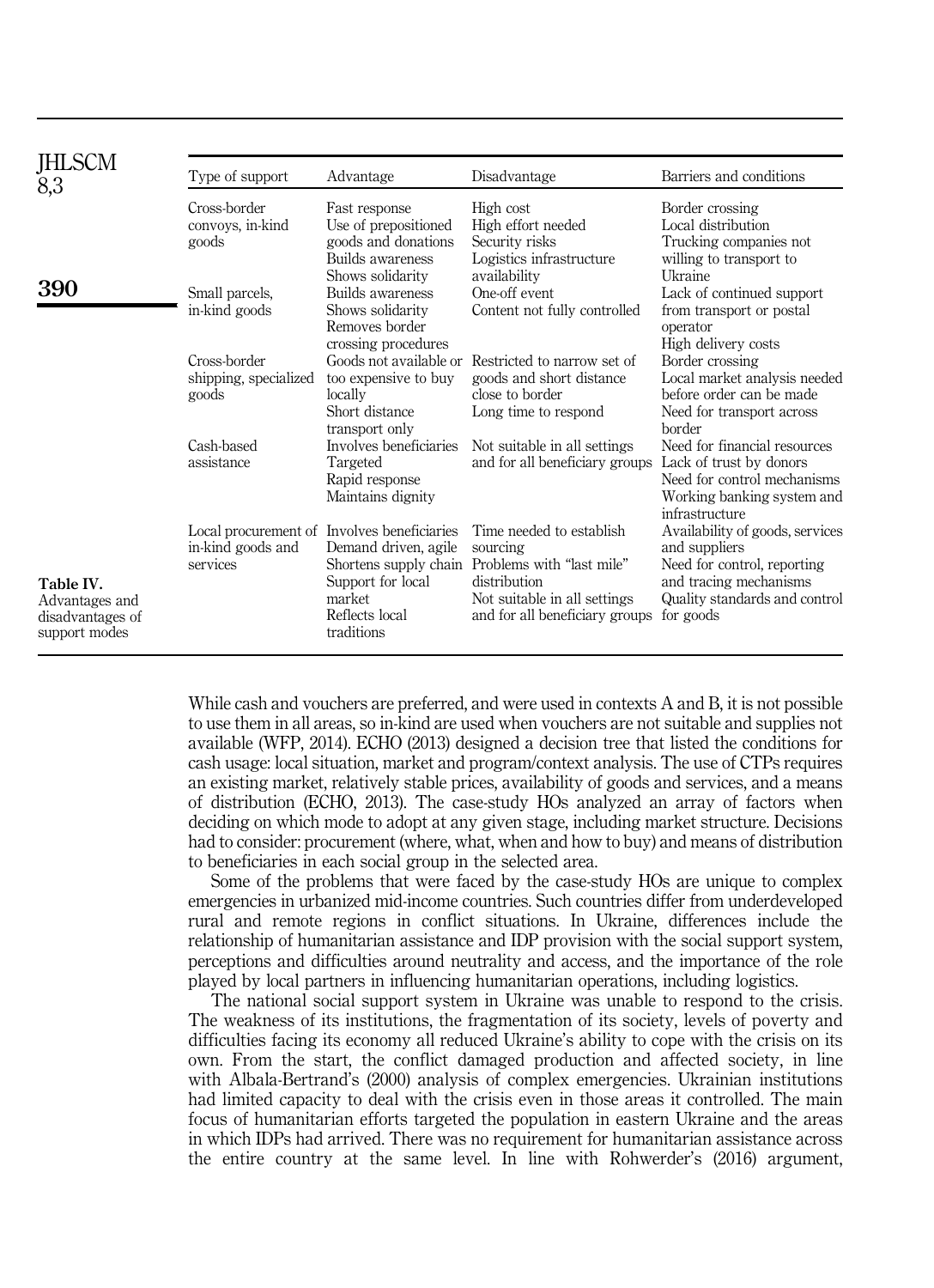humanitarian support had to be provided not only to IDPs but for the poorest parts of society, and this would be affected by the prevailing economic conditions and government decisions such as the freeze on social transfers or the requirement for registration to receive social support. In line with Burkle (1999), the case-study HOs focused on certain groups of people in need. In countries like Ukraine where social systems are established, there is a need to look at humanitarian transfers as part of, and linked with, the local social protection system (Gentilini, 2007). However, the problem arose of how to identify IDPs and people in need since registration as a IDP was a prerequisite of receiving assistance and such registration was not always possible or sought after, for the reasons mentioned earlier.

In the Ukraine, the media reported on events, the news was circulated and shared across the country and beyond, and different actors pursued their views and interests. This naturally enough brings about questions on the perception of neutrality. Albala-Bertrand (2000) points out that in complex emergencies there are various political actors in the conflict. HOs might not be perceived as neutral due to their international or national origin. All three case-study HOs apply the principle of neutrality in their operations, however, when Polish media and officials publicized their work a general feeling of support and solidarity with the Ukrainian nation was promoted. While the evidence from this study suggests that the HOs remained neutral throughout, this was not always perceived to be whole population. That perception, influenced the ability for these HOs to operate in certain areas of the country.

As with other studied humanitarian settings, issues were observed relating to access, or more specifically non-access to certain areas in Ukraine. This appears to confirm reports from other HOs which operate in Ukraine, as discussed in Bailey and Aggiss (2016) and the Logistics Cluster (LC, 2016). Problems with access arose throughout the country especially in non-government-controlled zones. In regions where HOs were unable to operate directly, the solution was to work in cooperation with local partners which deliver assistance acting as representatives of HOs.

Local partners played a key role. Caritas was able to operate almost immediately, having two branches in Ukraine (Caritas Ukraine and Caritas-Spes), one of which had all the necessary government permits to receive support. Other HOs, however, had to establish local contacts. Similar problems were encountered by other global organizations since there was no or limited presence of the UN system or humanitarian agencies in Ukraine, even if there were some development actors (LC, 2016). As time passed local NGOs were established and approved by the government to deliver support, a feature identified by Rohwerder (2016) who concluded that humanitarian assistance in emergencies is often organized in cooperation with local civil society actors.

Interviewees raised other more general issues, not specific to complex emergencies, that influenced humanitarian logistical operations in Ukraine. These include an inclement winter that restricted the movement of convoys and triggered measures to prepare for cold weather (see Uehling, 2016), and issues around border crossing, custom procedures and the requirement for certification of NGOs. While Bailey and Aggiss (2016) cite language differences as a barrier, this was not indicated by interviewees. This might be a result of the similarities between Polish and Ukrainian and the wide knowledge of Russian among Poles.

#### 7. Conclusions and recommendations

This paper contributes to discussions about the advantages of cash transfers over in-kind support, as well as the conditions under which cash or goods should be favored (Bailey and Harvey, 2015; Doocy and Tappis, 2016; Tamburelli, 2016). The findings confirm that the literature is not adequately addressing local procurement as a mode of assistance,

Polish humanitarian NGOs and Ukrainian IDPs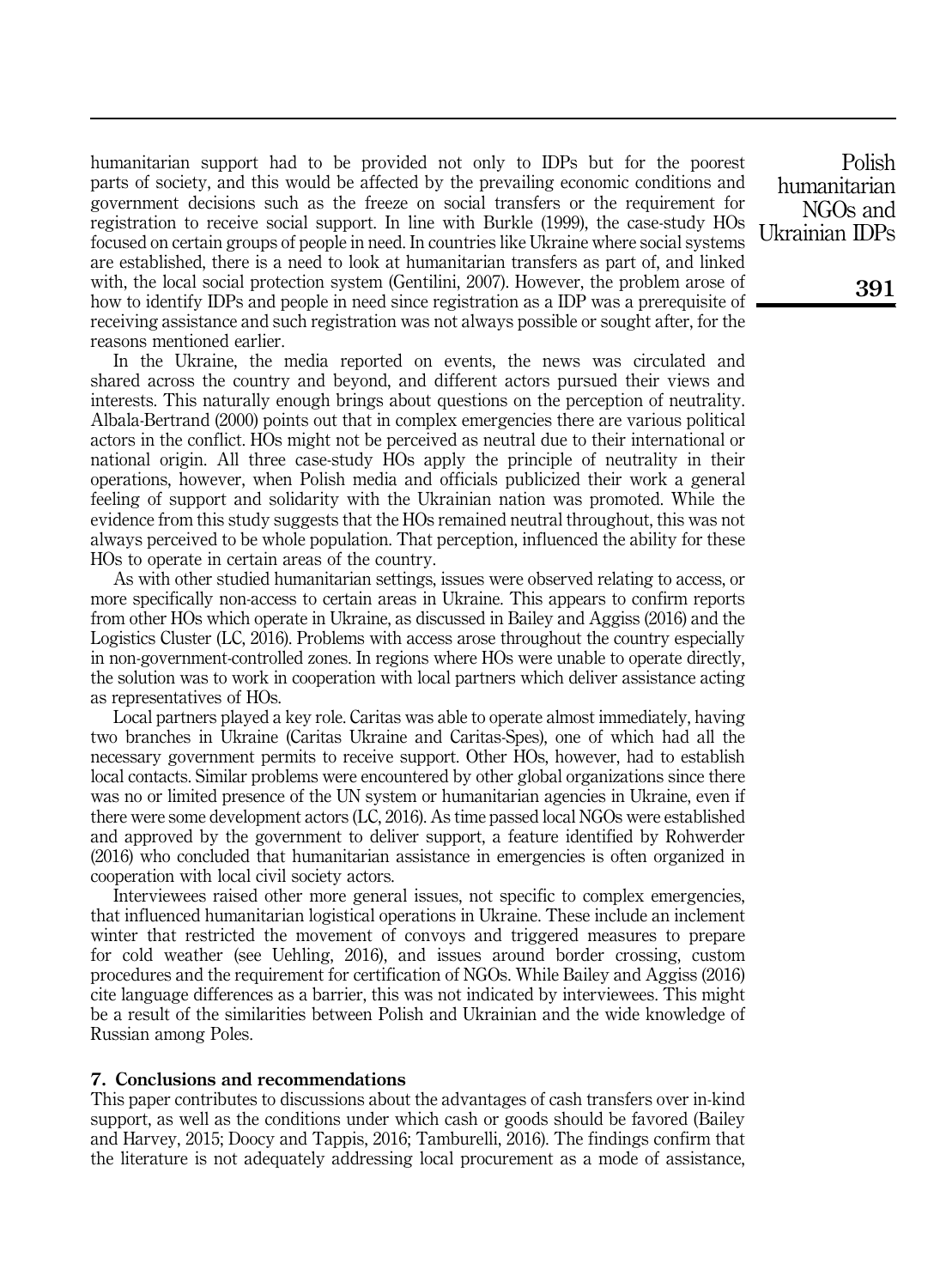instead focusing on cash vs in-kind. In settings such as Ukraine there is a need to balance all three modes: **IHLSCM** 8,3

- (1) in-kind goods;
- (2) cash-based assistance; and
- (3) local procurement.

The observations of the Ukrainian conflict confirm that cash-based assistance shortens the supply chain, so in-kind can be phased out, with some exceptions. In countries with developed infrastructure, existing and stable markets, an educated population and surplus food production conditions exist that support direct cash transfers as well as local and regional procurement. In such situations these modes can replace the costly transport of goods that often take place in high-risk environments. Thus, a large part of the "traditional" humanitarian supply chain can be eliminated: long-distance transportation, reloading, consolidation, storage, and associated form-filling requirements. This speeds up delivery and reduces overall supply chain costs, changing the "push" to "pull" and creating a more agile chain.

However, local procurement is not a panacea for all solutions. Convoys and in-kind support are an important tool to provide an immediate response in urgent situations. Despite the cost associated HOs should maintain capabilities for this mode, including logistics infrastructure (warehouses, access to people and equipment), coordination, process management, and cooperation with emergency services, government agencies and transport providers. In addition, there should be periodically a test of such cooperation in practical settings, testing the delivery of prepositioned goods and emergency procurement, and confirming the capacity for immediate response (in this case, HOs and firefighters working together provided a test result on the cooperation component). Another factor of significant importance is the "last mile" logistics – the delivery of goods to beneficiaries whom are unable to use cash.

Local procurement needs further attention, as current decision support tools frequently omit it in their focus on in-kind vs cash. While decisions should take into account procurement and distribution to beneficiaries, there are also ways to optimize local procurement. For example, despite the emerging use of purchasing consortia to buy goods (Kovács and Spens, 2011), the case-study HOs, and others operating in the local area, procured items separately – despite buying similar products. Pulling together buying power and using cooperative purchasing might result in lower prices. However, this could be restricted by product and supplier availability (Pazirandeh and Herlin, 2014), thus further market analysis would be required in this area. At the same time, supplier verification procedures should be put in place to eliminate unwanted suppliers (Kovács and Spens, 2007), as they generally are in the commercial sector (Piotrowicz and Irani, 2010). Thus, future work must be done on understanding and implementing procurement as a strategic tool for humanitarian support and the revival of local markets. Procurement in emerging markets, especially in those experiencing conflict, is a challenge since local organizations operate in a context vastly different to that in developed countries (Piotrowicz and Cuthbertson, 2015). There are clear limitations and risks. In such situations, procedures and processes that support local procurement, including reporting and monitoring, need to be established. This needs further attention, including a working definition of procurement and supplier selection criteria. For example, favoring a high volume of goods will likely exclude local small suppliers. So, procurement rules should look at the overall effect on the region, not merely price and quality. This can be challenging when the market is weak and goods are not available in expected volume.

It is also important to design tools that can determine the selection of "optimal" modes, that is ensuring that decision-making about modes of support consider the stage of the conflict, the needs of the different beneficiaries and the external context. Moreover, there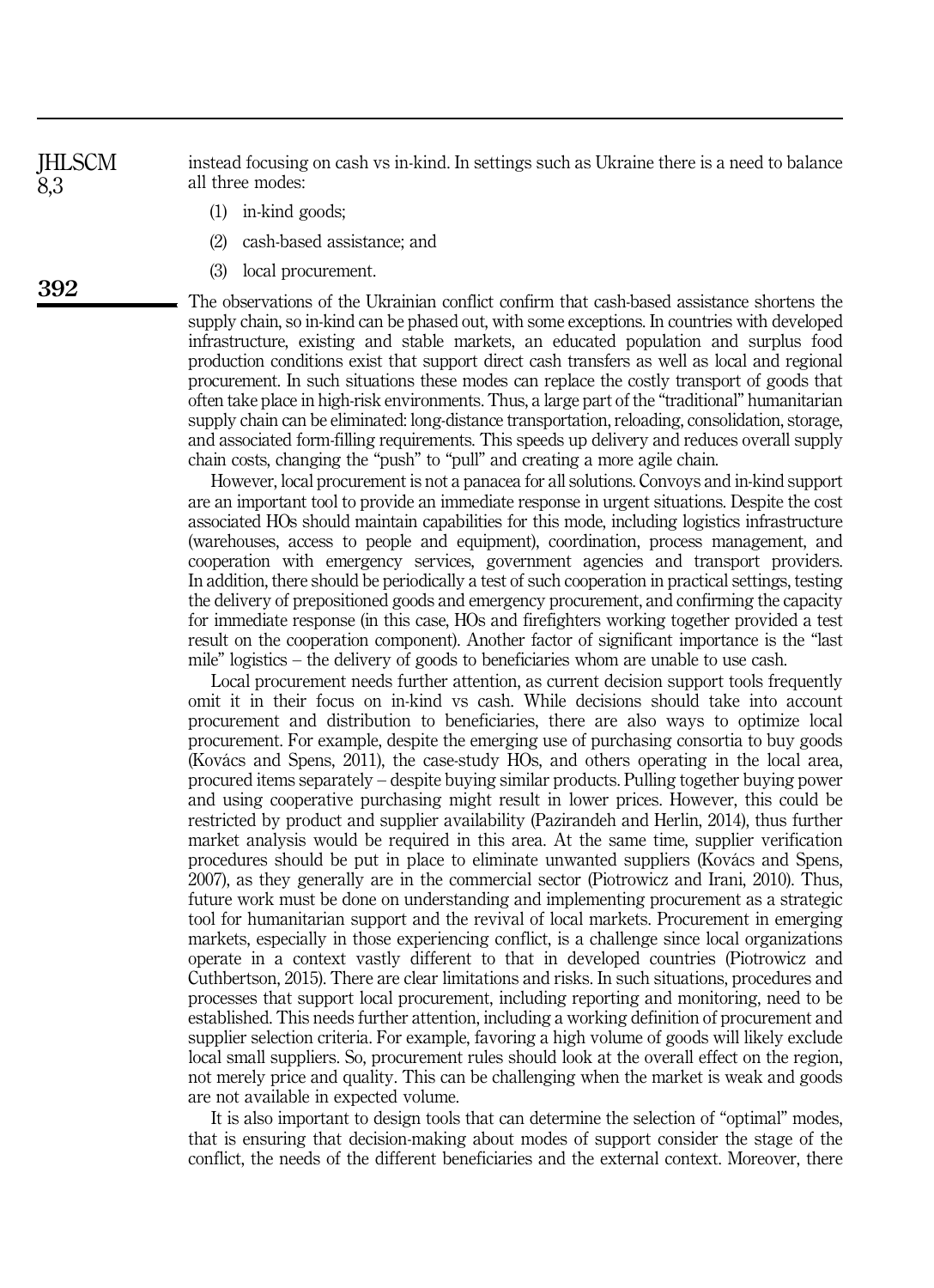should be monitoring mechanisms and flexibility built into the system so that the humanitarian response to dynamic changes (e.g. deterioration or improvement in local conditions) can be adjusted accordingly.

This study also identifies a need to work on the development and testing of various cash-based solutions, analyzing costs and impacts of different options from traditional (banknotes, vouchers, bank transfers) to more advanced (mobile payments, prepaid cards, e-vouchers). Technology may reduce costs and improve traceability but it is arguably more prone to disruption and infrastructural damage. Skills are required in HOs to control that risk, as are better financial skills, particularly since cash is becoming more widespread as a mode of assistance. Thus, financial institutions and technology providers should both be present in humanitarian operations and clusters.

There are also practical issues related to HOs operating in eastern and central Europe. Polish organizations, compared to their counterparts in western Europe, have fewer years of experience and less resources available. In Ukraine, the lack of organizations familiar with humanitarian work negatively influenced the capacity for humanitarian to be provided from within the country. The international humanitarian community should focus on involving individuals and organizations from regions where local HOs are not widely present. This would facilitate the flow of knowledge, exchange of best practice and procedures and, as a result, strengthen the capacity of local organizations to provide humanitarian responses in cases of regional emergency as part of international humanitarian network.

It is still of great importance that the international community continues to support Ukrainian state, not just in current socio-economic reform but also in capacity-building to cope with IDP provision internally so that the need for external humanitarian support is reduced. Here, the experiences of international development organizations from other regions as well from other post-communist countries can be applied.

This research indicates several directions for future study. Despite the fact that procurement is of critical importance to the humanitarian context, surprisingly few studies examine it (Balcik and Ak, 2014). Studies have been conducted of the links between procurement and collaboration (Herlin and Pazirandeh, 2015; Pazirandeh and Herlin, 2014; Tomasini and van Wassenhove, 2009) and procurement processes (Bagchi et al., 2011; Ertem et al., 2010; Falasca and Zobel, 2011; Trestrail et al., 2009). But there is still need for further work, both academic and by HOs, to develop the methods and decision support tools to match the context of a country, the stage of the complex emergency, procurement processes, type of the goods and market conditions. On this point, comparative analyses with other regions, such as Syria, would be useful, as well as studies of practices used by different HOs around the world.

There is also need to explore the further operations of HOs in the Ukrainian context as well investigate more fully the role of Polish organizations. Neither area is present in the current literature. Topics for research might include knowledge transfer or international cooperation, as well as specific aspects such as the uses of cash-based technologies, or medical assistance.

#### References

- Aker, J.C. (2013), "Cash or coupons? Testing the impacts of cash versus vouchers in the Democratic Republic of Congo", Working Paper No. 320, Center for Global Development (CGD), Washington, DC.
- Albala-Bertrand, J.M. (2000), "Complex emergencies versus natural disasters: an analytical comparison of causes and effects", Oxford Development Studies, Vol. 28 No. 2, pp. 187-204.
- Bagchi, A., Paul, J.A. and Maloni, M. (2011), "Improving bid efficiency for humanitarian food aid procurement", International Journal of Production Economics, Vol. 134 No. 1, pp. 238-245.
- Bailey, S. and Aggiss, R. (2016), "The politics of cash: a case study on humanitarian cash transfers in Ukraine", Working Paper No. 502, Overseas Development Institute (ODI), London.

Polish humanitarian NGOs and Ukrainian IDPs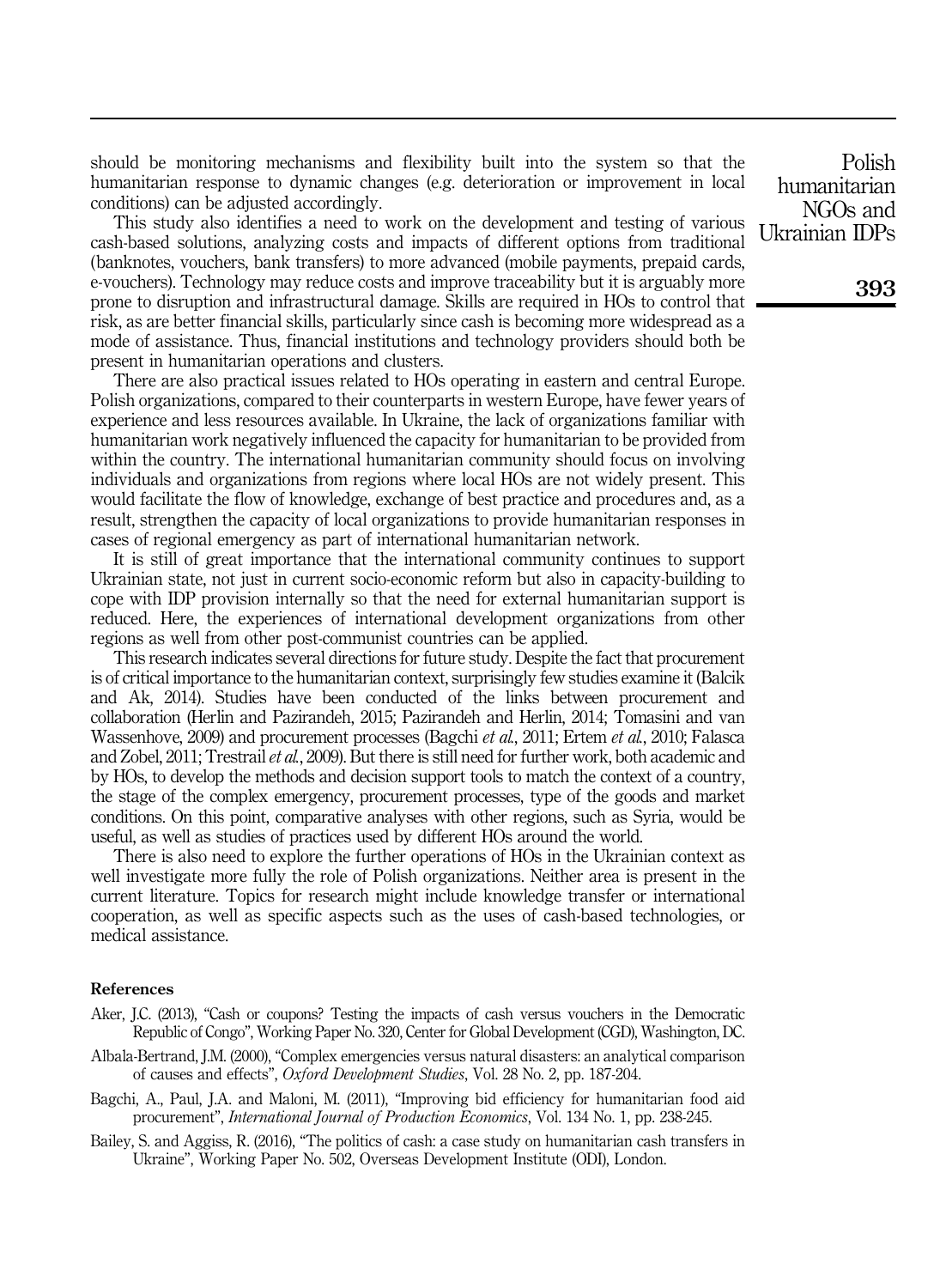| <b>JHLSCM</b><br>8,3 | Bailey, S. and Harvey, P. (2015), State of Evidence on Humanitarian Cash Transfers, Background Note<br>for the High Level Panel on Humanitarian Cash Transfers, Overseas Development Institute<br>(ODI), London.                                                                                         |
|----------------------|----------------------------------------------------------------------------------------------------------------------------------------------------------------------------------------------------------------------------------------------------------------------------------------------------------|
|                      | Balcik, B. and Ak, D. (2014), "Supplier selection for framework agreements in humanitarian relief",<br>Production and Operations Management, Vol. 23 No. 6, pp. 1028-1041.                                                                                                                               |
| 394                  | Bastagli, F., Hagen-Zanker, J., Harman, L., Barca, V., Sturge, G. and Schmidt, T. (2016), Cash Transfers:<br>What Does the Evidence Say? A Rigorous Review of Programme Impact and the Role of Design<br>and Implementation Features, Overseas Development Institute (ODI), London.                      |
|                      | Black, R. (1998), "Putting refugees in camps", Forced Migration Review, Vol. 2, August, pp. 4-7.                                                                                                                                                                                                         |
|                      | Bowen, G.A. (2009), "Document analysis as a qualitative research method", <i>Qualitative Research</i><br>Journal, Vol. 9 No. 2, pp. 27-40.                                                                                                                                                               |
|                      | Bulakh, T. (2016), "Strangers among ours': State and civil responses to the phenomenon of internal<br>displacement in Ukraine", in Pikulicka-Wilczewska, A. and Uehling, G. (Eds), <i>Migration and the</i><br>Ukraine Crisis: A Two Country Perspective, E-International Relations, Bristol, pp. 49-61. |
|                      | Burkle, F.M. Jr (1999), "Fortnightly review: lessons learnt and future expectations of complex<br>emergencies", BMJ: British Medical Journal, Vol. 319 No. 7207, pp. 422-426.                                                                                                                            |
|                      | Cepeda, G. and Martin, D. (2005), "A review of case studies publishing in management decision<br>2003-2004: guides and criteria for achieving quality in qualitative research",<br><i>Management Decision, Vol. 43 No. 6, pp. 851-876.</i>                                                               |
|                      | Creti, P. and Jaspars, S. (2006), Cash Transfers in Emergencies, Oxfam, Oxford.                                                                                                                                                                                                                          |
|                      | Dean, L.A. (2017), "Repurposing shelter for displaced people in Ukraine", Forced Migration Review,<br>Vol. 55, June, pp. 49-50.                                                                                                                                                                          |
|                      | Doocy, S. and Tappis, H. (2016), "Cash-based approaches in humanitarian emergencies: a systematic<br>review", 3ie Systematic Review Report 28, International Initiative for Impact Evaluation,<br>London.                                                                                                |
|                      | ECHO (2013), "The use of cash and vouchers in humanitarian crises", DG ECHO funding guidelines,<br>European Civil Protection and Humanitarian Aid Operations (ECHO), March.                                                                                                                              |
|                      | ECHO (2016), "Evaluation of the ECHO response to the Syrian Crisis 2012-2014", ECHO, Luxembourg, June.                                                                                                                                                                                                   |
|                      | ECHO (2017), "European civil protection and humanitarian aid operations", ECHO Factsheet,<br>European Civil Protection and Humanitarian Aid Operations (ECHO), Brussels, June.                                                                                                                           |
|                      | Ertem, M.A., Buyurgan, N. and Rossetti, M.D. (2010), "Multiple-buyer procurement auctions framework<br>for humanitarian supply chain management", International Journal of Physical Distribution and<br>Logistics Management, Vol. 40 No. 3, pp. 202-227.                                                |
|                      | Evans, D.K. and Popova, A. (2014), "Cash transfers and temptation goods: a review of global evidence",<br>World Bank Policy Research Working Paper No. 6886, Washington, DC, May 1.                                                                                                                      |
|                      | Falasca, M. and Zobel, C.W. (2011), "A two-stage procurement model for humanitarian relief supply<br>chains", Journal of Humanitarian Logistics and Supply Chain Management, Vol. 1 No. 2,<br>pp. 151-169.                                                                                               |
|                      | Fomina, J. (2016), "Economic migration of Ukrainians to the European Union: a view from Poland",<br>in Pikulicka-Wilczewska, A. and Uehling, G. (Eds), Migration and the Ukraine Crisis: A Two<br>Country Perspective, E-International Relations, Bristol, pp. 78-89.                                    |
|                      | Gentilini, U. (2007), "Cash and food transfers: a primer", Occasional Paper No. 18, World Food<br>Programme (WFP), Rome.                                                                                                                                                                                 |
|                      | Halldórsson, A. and Aastrup, J. (2003), "Quality criteria for qualitative inquiries in logistics", <i>European</i><br>Journal of Operational Research, Vol. 144 No. 2, pp. 321-332.                                                                                                                      |
|                      | Harman, L., Bastagli, F., Hagen-Zanker, J., Sturge, G. and Barca, V. (2016), Cash Transfers: What Does<br><i>the Evidence Say? An Annotated Bibliography, Overseas Development Institute (ODI), London.</i>                                                                                              |
|                      | Harvey, P. (2007), "Cash-based responses in emergencies", <i>IDS Bulletin</i> , Vol. 38 No. 2, pp. 79-81.                                                                                                                                                                                                |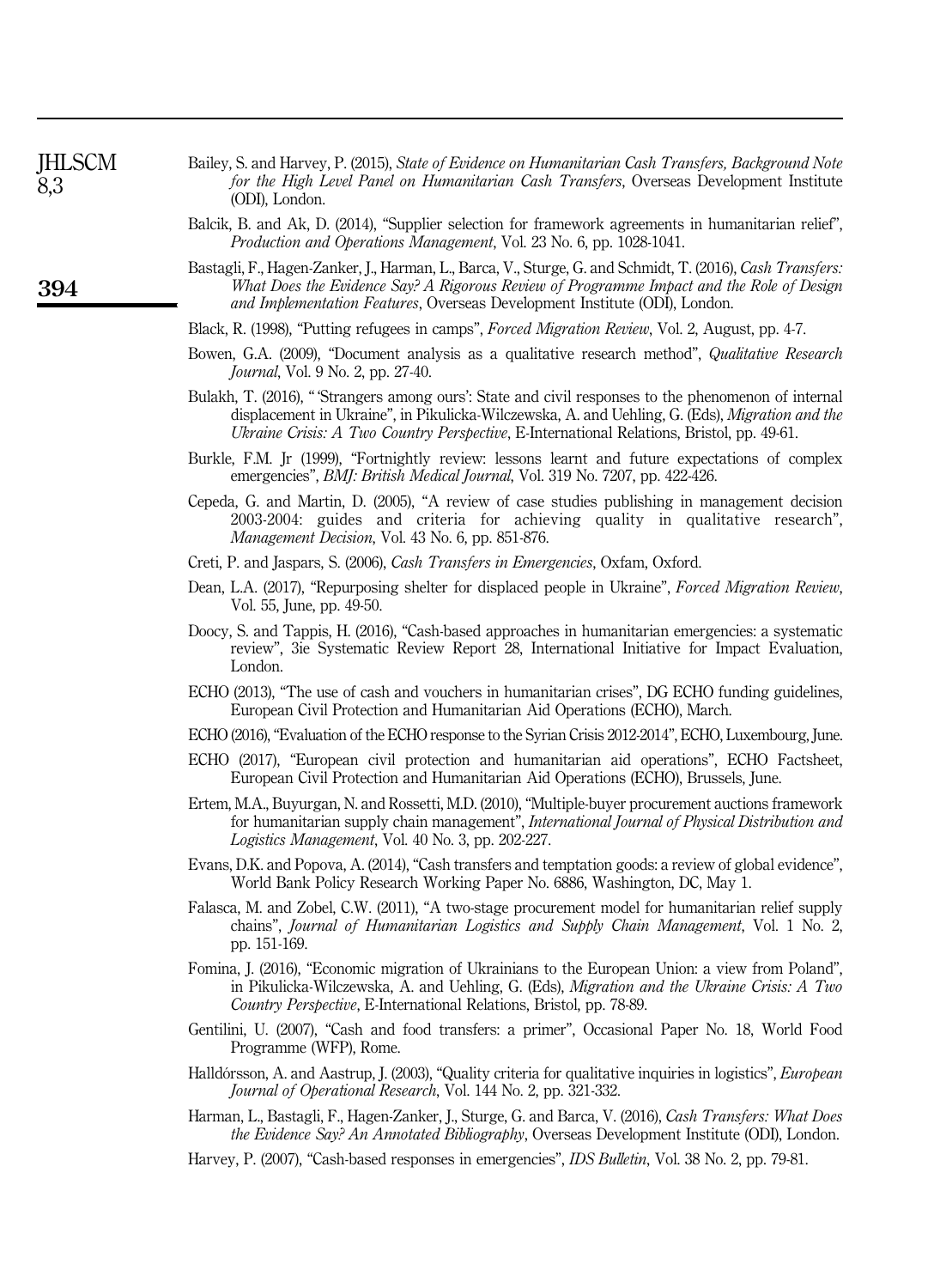- Heaslip, G., Haavisto, I. and Kovács, G. (2016), "Cash as a form of relief", in Zobel, C., Altay, N. and Haselkorn, M. (Eds), Advances in Managing Humanitarian Operations, International Series in Operations Research & Management Science, Springer, Cham, pp. 59-78.
- Herlin, H. and Pazirandeh, A. (2015), "Avoiding the pitfalls of cooperative purchasing through control and coordination: insights from a humanitarian context", International Journal of Procurement Management, Vol. 8 No. 3, pp. 303-325.
- Holguín-Veras, J., Jaller, M., van Wassenhove, L.N., Pérez, N. and Wachtendorf, T. (2012), "On the unique features of post-disaster humanitarian logistics", Journal of Operations Management, Vol. 30 No. 7, pp. 494-506.
- IFRC (2016a), "International federation of red cross and red crescent", Emergency Appeal Revision No. 3 Ukraine: Complex Emergency, available at: [www.ifrc.org/en/publications-and-reports/](www.ifrc.org/en/publications-and-reports/appeals) [appeals](www.ifrc.org/en/publications-and-reports/appeals) (accessed August 7, 2017).
- IFRC (2017b), "International federation of red cross and red crescent", Emergency Appeal Revision Ukraine: Complex Emergency, available at:<www.ifrc.org/en/publications-and-reports/appeals> (accessed August 7, 2017).
- IFRC (2017c), "International federation of red cross and red crescent", Emergency Appeal Update Ukraine: Civil Unrest, available at:<www.ifrc.org/en/publications-and-reports/appeals> (accessed August 7, 2017).
- Ivashchenko-Stadnik, K. (2016), "The social challenge of internal displacement in Ukraine: the host community's perspective", in Pikulicka-Wilczewska, A. and Uehling, G. (Eds), Migration and the Ukraine Crisis: A Two Country Perspective, E-International Relations, Bristol, pp. 25-48.
- Khandii, O. and Semenenko, I. (2017), "Crisis in the East of Ukraine: end or beginning of regional labour market development?", Working Paper No. 109/2017, Institute of Economic Research, London.
- Klein, H.K. and Myers, M.D. (1999), "A set of principles for conducting and evaluating interpretive field studies in information systems", MIS Quarterly, Vol. 23 No. 1, pp. 67-93.
- Kovács, G. (2014), "Where next? The future of humanitarian logistics", in Christopher, M. and Tatham, P. (Eds), Humanitarian Logistics Meeting the Challenge of Preparing for and Responding to Disasters, 2nd ed., Kogan Page, London, pp. 275-286.
- Kovács, G. and Spens, K.M. (2007), "Humanitarian logistics in disaster relief operations", *International* Journal of Physical Distribution and Logistics Management, Vol. 37 No. 2, pp. 99-114.
- Kovács, G. and Spens, K.M. (2011),"Trends and developments in humanitarian logistics a gap analysis", International Journal of Physical Distribution and Logistics Management, Vol. 41 No. 1, pp. 32-45.
- LC (2016), "Ukraine. Lessons learned report", Logistics Cluster (LC), April.
- Lentz, E.C., Passarelli, S. and Barrett, C.B. (2013), "The timeliness and cost-effectiveness of the local and regional procurement of food aid", World Development, Vol. 49, September, pp. 9-18.
- Matopoulos, A., Kovács, G. and Hayes, O. (2014), "Local resources and procurement practices in humanitarian supply chains: an empirical examination of large-scale house reconstruction projects", Decision Sciences, Vol. 45 No. 4, pp. 621-646.
- Oloruntoba, R. and Gray, R. (2006), "Humanitarian aid: an agile supply chain?", Supply Chain Management: An International Journal, Vol. 11 No. 2, pp. 115-120.
- Oloruntoba, R. and Kovács, G. (2015), "A commentary on agility in humanitarian aid supply chains", Supply Chain Management: An International Journal, Vol. 20 No. 6, pp. 708-716.
- Pazirandeh, A. and Herlin, H. (2014),"Unfruitful cooperative purchasing: a case of humanitarian purchasing power", Journal of Humanitarian Logistics and Supply Chain Management, Vol. 4 No. 1, pp. 24-42.
- Peppiatt, D., Mitchell, J. and Holzmann, P. (2001), "Cash transfers in emergencies: evaluating benefits and assessing risks", Humanitarian Practice Network Paper No. 35, Overseas Development Institute (ODI), London, June.
- Piotrowicz, W. (2009), "Retail reflection: shopping on the other side of 'Iron Curtain'", The Retail Digest, Summer, pp. 12-21.

Polish humanitarian NGOs and Ukrainian IDPs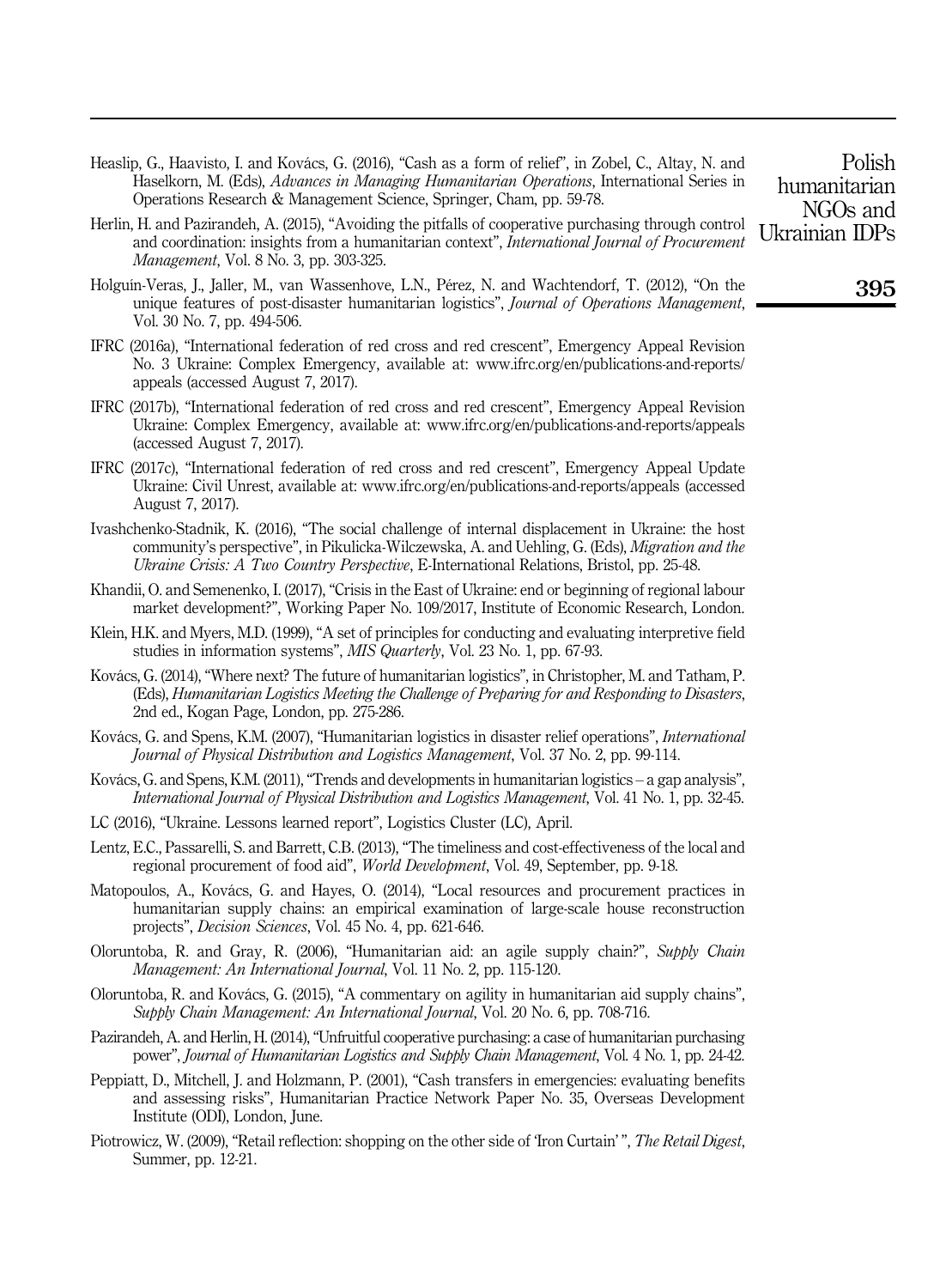| <b>IHLSCM</b><br>8,3 | Piotrowicz, W. and Cuthbertson, R. (2015), "Supply chain design and management in emerging<br>economies: identifying barriers and critical success factors", in Piotrowicz, W. and Cuthbertson, R.<br>(Eds), Supply Chain Design and Management for Emerging Markets, Springer, Cham, CH, pp. 1-37. |
|----------------------|-----------------------------------------------------------------------------------------------------------------------------------------------------------------------------------------------------------------------------------------------------------------------------------------------------|
|                      | Piotrowicz, W. and Irani, Z. (2010), "Analysing B2B electronic procurement benefits: information<br>systems perspective", Journal of Enterprise Information Management, Vol. 23 No. 4, pp. 559-579.                                                                                                 |
| 396                  | PP (2014), "Polska Pomoc", Pomoc humanitarna dla udzodzcow ze wschodniej Ukrainy, available at:<br>www.polskapomoc.gov.pl/Pomoc.humanitarna.dla.uchodzcow.ze.wschodniej.Ukrainy.2170.html<br>(accessed June 5, 2017).                                                                               |
|                      | Rohwerder, B. (2016), "Humanitarian response in mid-income countries", GSDRC Helpdesk Research<br>Report No. 1362, University of Birmingham, Birmingham.                                                                                                                                            |
|                      | Sabates-Wheeler, R. and Devereux, S. (2010), "Cash transfers and high food prices: explaining outcomes<br>on Ethiopia's productive safety net programme", Food Policy, Vol. 35 No. 4, pp. 274-285.                                                                                                  |
|                      | Salama, P., Spiegel, P., Talley, L. and Waldman, R. (2004), "Lessons learned from complex emergencies<br>over past decade", <i>The Lancet</i> , Vol. 364 No. 9447, pp. 1801-1813.                                                                                                                   |
|                      | Semigina, T. and Gusak, N. (2015), "Armed conflict in Ukraine and social work response to it: what<br>strategies should be used for internally displaced persons?", Social, Health and Communication<br>Studies Journal, Vol. 2 No. 1, pp. 1-24.                                                    |
|                      | Skoglund, P. and Hertz, S. (2012), "Local sourcing in peacekeeping: a case study of Swedish military<br>sourcing", in Kovács, G. and Spens, K.M. (Eds), Relief Supply Chain Management for Disasters:<br><i>Humanitarian, Aid and Emergency Logistics, IGI Global, Hershey, PA, pp. 103-122.</i>    |
|                      | Smal, V. (2016), "A great migration: what is the fate of Ukraine's internally displaced persons",<br>available at: https://voxukraine.org/2016/06/30/great-migration-how-many-internally-displaced-<br>persons-are-there-in-ukraine-and-what-has-happened-to-them-en/ (accessed July 6, 2017).      |
|                      | Smith, G. and Mohiddin, L. (2015), "A review of evidence of humanitarian cash transfer programming<br>in urban areas", IIED working paper, International Institute for Environment and Development,<br>London.                                                                                      |
|                      | Szabaciuk, A. (2016), "Zapomniane ofiary wojny: osoby wewnętrznie przesiedlone (IDP) na Ukrainie",<br>Studia Europejskie, Vol. 3, pp. 61-77.                                                                                                                                                        |
|                      | Tamburelli, G. (2016), "Food aid to conflict affected populations: WFP emergency operation – the case<br>of eastern Ukraine", Proceedings of the National Aviation University, Kyiv, pp. 76-85.                                                                                                     |
|                      | Tomasini, R. and van Wassenhove, L. (2009), Humanitarian Logistics, Springer, Cham, CH.                                                                                                                                                                                                             |
|                      | Trestrail, J., Paul, J. and Maloni, M. (2009), "Improving bid pricing for humanitarian logistics",<br>International Journal of Physical Distribution and Logistics Management, Vol. 39 No. 5, pp. 428-441.                                                                                          |
|                      | Uehling, G. (2016), "A hybrid deportation: internally displaced from Crimea in Ukraine",<br>in Pikulicka-Wilczewska, A. and Uehling, G. (Eds), <i>Migration and the Ukraine Crisis: A Two</i><br>Country Perspective, E-International Relations, Bristol, pp. 62-77.                                |
|                      | UNHCR (2014), "UN refugee agency", UNHCR global report, available at: www.unhcr.org/gr14/index.<br>xml (accessed September 1, 2017).                                                                                                                                                                |
|                      | UNHCR (2017a), "UN refugee agency", UNHCR global report, available at: www.unhcr.org/gr15/index.<br>xml (accessed September 1, 2017).                                                                                                                                                               |
|                      | UNHCR (2017b), "UN Refugee Agency", UNHCR Operational Update, April, available at: https://<br>reliefweb.int/report/ukraine/ukraine-unhcr-operational-update-1-30-april-2017<br>(accessed<br>September 1, 2017).                                                                                    |
|                      | UNOCHA (2016), "United Nations office for the coordination of humanitarian affairs", 2017<br>Humanitarian Needs Overview, available at: https://reliefweb.int/report/ukraine/ukraine-<br>humanitarian-needs-overview-2017-enuk (accessed September 1, 2017).                                        |
|                      | UNOCHA (2017), "United Nations Office for the Coordination of Humanitarian Affairs", Humanitarian<br>Bulletin, No. 18, available at: https://reliefweb.int/report/ukraine/humanitarian-bulletin-ukraine-<br>issue-18-1-31-may-2017-enuk (accessed September 1, 2017).                               |